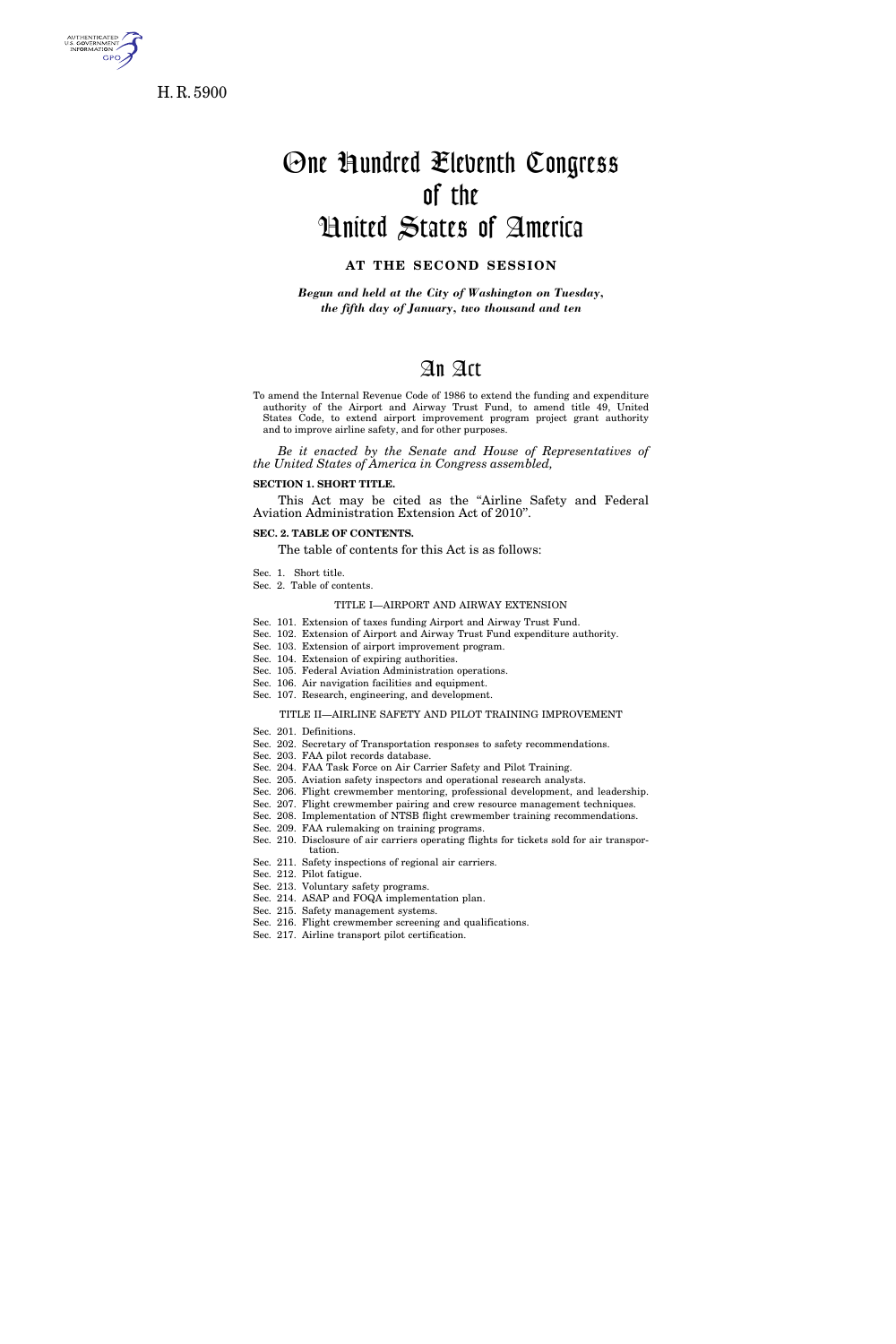# **TITLE I—AIRPORT AND AIRWAY EXTENSION**

#### **SEC. 101. EXTENSION OF TAXES FUNDING AIRPORT AND AIRWAY TRUST FUND.**

(a) FUEL TAXES.—Subparagraph  $(B)$  of section  $4081(d)(2)$  of the Internal Revenue Code of 1986 is amended by striking ''August 1, 2010'' and inserting ''September 30, 2010''.

(b) TICKET TAXES.—

(1) PERSONS.—Clause (ii) of section  $4261(j)(1)(A)$  of the Internal Revenue Code of 1986 is amended by striking ''August 1, 2010'' and inserting ''September 30, 2010''.

(2) PROPERTY.—Clause (ii) of section  $4271(d)(1)(A)$  of such Code is amended by striking ''August 1, 2010'' and inserting ''September 30, 2010''.

(c) EFFECTIVE DATE.—The amendments made by this section shall take effect on August 2, 2010.

#### **SEC. 102. EXTENSION OF AIRPORT AND AIRWAY TRUST FUND EXPENDI-TURE AUTHORITY.**

(a) IN GENERAL.—Paragraph (1) of section 9502(d) of the Internal Revenue Code of 1986 is amended—

(1) by striking ''August 2, 2010'' and inserting ''October 1, 2010''; and

(2) by inserting ''or the Airline Safety and Federal Aviation Administration Extension Act of 2010'' before the semicolon at the end of subparagraph (A).

(b) CONFORMING AMENDMENT.—Paragraph (2) of section 9502(e) of such Code is amended by striking ''August 2, 2010'' and inserting ''October 1, 2010''.

(c) EFFECTIVE DATE.—The amendments made by this section shall take effect on August 2, 2010.

#### **SEC. 103. EXTENSION OF AIRPORT IMPROVEMENT PROGRAM.**

Section 47104(c) of title 49, United States Code, is amended by striking "August 1, 2010," and inserting "September 30, 2010,". **SEC. 104. EXTENSION OF EXPIRING AUTHORITIES.** 

(a) Section 40117(l)(7) of title 49, United States Code, is amended by striking ''August 2, 2010.'' and inserting ''October 1, 2010.''.

(b) Section  $44302(f)(1)$  of such title is amended—

(1) by striking ''August 1, 2010,'' and inserting ''September 30, 2010,''; and

(2) by striking ''October 31, 2010,'' and inserting ''December  $31, 2010,$ ".

(c) Section 44303(b) of such title is amended by striking ''October 31, 2010,'' and inserting ''December 31, 2010,''.

(d) Section 47107(s)(3) of such title is amended by striking ''August 2, 2010.'' and inserting ''October 1, 2010.''.

(e) Section 47115(j) of such title is amended by striking ''fiscal years 2004 through 2009, and for the portion of fiscal year 2010 ending before August 2, 2010," and inserting "fiscal years 2004 through  $2010$ ,"

 $(f)$  Section 47141(f) of such title is amended by striking "August" 1, 2010.'' and inserting ''September 30, 2010.''.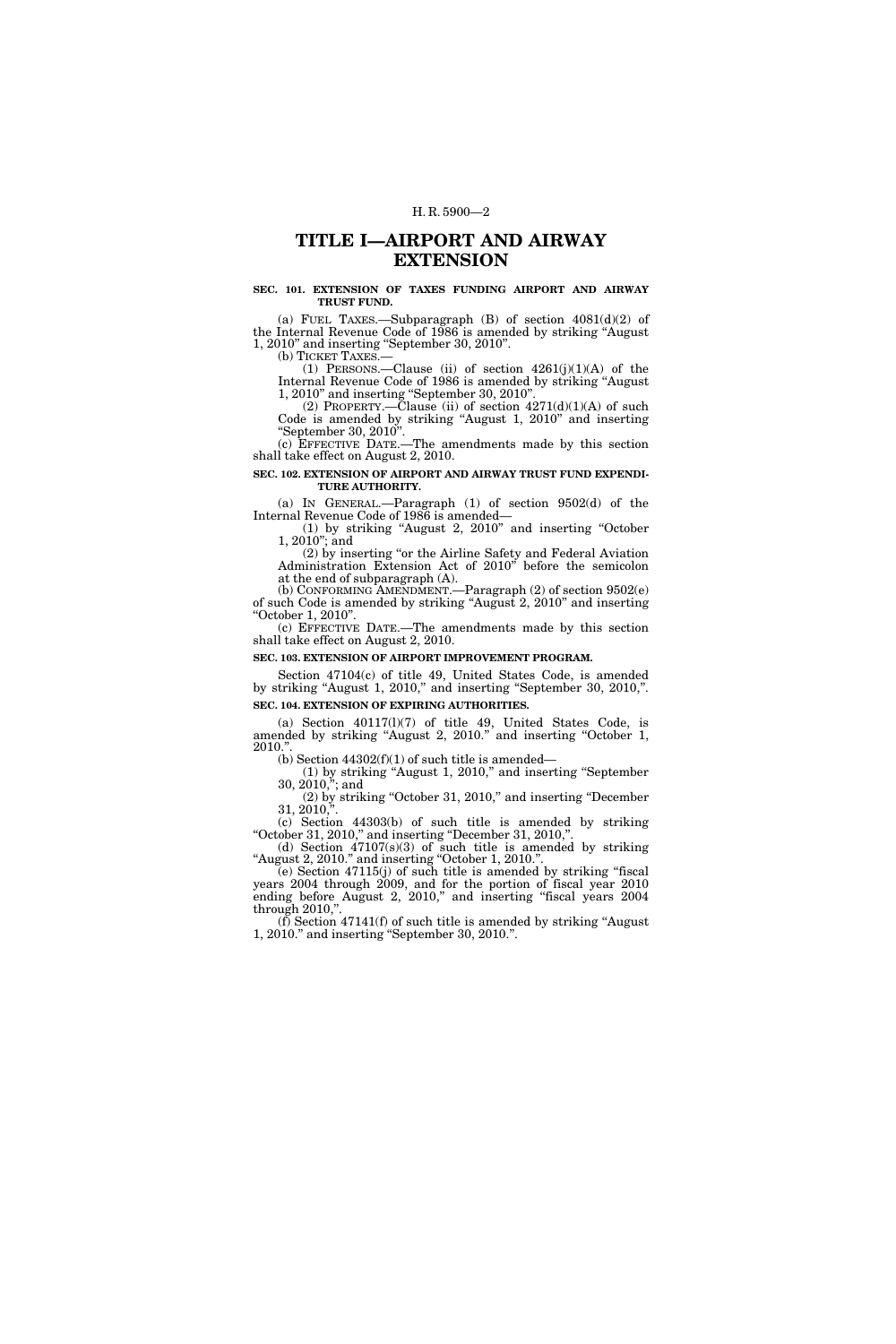(g) Section 49108 of such title is amended by striking ''August 1, 2010,'' and inserting ''September 30, 2010,''.

(h) Section 161 of the Vision 100—Century of Aviation Reauthorization Act (49 U.S.C. 47109 note) is amended by striking "fiscal year 2009, or in the portion of fiscal year 2010 ending before August 2, 2010," and inserting "fiscal year 2009 or 2010".

(i) Section 186(d) of such Act (117 Stat. 2518) is amended by striking ''October 1, 2009, and for the portion of fiscal year 2010 ending before August 2, 2010," and inserting "October 1,  $2010,"$ 

(j) The amendments made by this section shall take effect on August 2, 2010.

#### **SEC. 105. FEDERAL AVIATION ADMINISTRATION OPERATIONS.**

Section 106(k)(1)(F) of title 49, United States Code, is amended to read as follows: ''(F) \$9,350,028,000 for fiscal year 2010.''.

# **SEC. 106. AIR NAVIGATION FACILITIES AND EQUIPMENT.**

Section 48101(a)(6) of title 49, United States Code, is amended to read as follows:

''(6) \$2,936,203,000 for fiscal year 2010.''.

#### **SEC. 107. RESEARCH, ENGINEERING, AND DEVELOPMENT.**

Section 48102(a)(14) of title 49, United States Code, is amended to read as follows: ''(14) \$190,500,000 for fiscal year 2010.''.

# **TITLE II—AIRLINE SAFETY AND PILOT TRAINING IMPROVEMENT**

#### **SEC. 201. DEFINITIONS.**

(a) DEFINITIONS.—In this title, the following definitions apply: (1) ADVANCED QUALIFICATION PROGRAM.—The term "advanced qualification program" means the program established by the Federal Aviation Administration in Advisory Circular 120–54A, dated June 23, 2006, including any subsequent revisions thereto.

(2) AIR CARRIER.—The term ''air carrier'' has the meaning given that term in section 40102 of title 49, United States Code.

(3) AVIATION SAFETY ACTION PROGRAM.—The term ''aviation safety action program'' means the program established by the Federal Aviation Administration in Advisory Circular 120–66B, dated November 15, 2002, including any subsequent revisions thereto.

(4) FLIGHT CREWMEMBER.—The term ''flight crewmember'' has the meaning given the term "flightcrew member" in part 1 of title 14, Code of Federal Regulations.<br>
(5) FLIGHT OPERATIONAL QUALITY ASSURANCE PROGRAM.—

The term "flight operational quality assurance program" means the program established by the Federal Aviation Administration in Advisory Circular 120–82, dated April 12, 2004, including any subsequent revisions thereto.

(6) LINE OPERATIONS SAFETY AUDIT.—The term ''line operations safety audit'' means the procedure referenced by the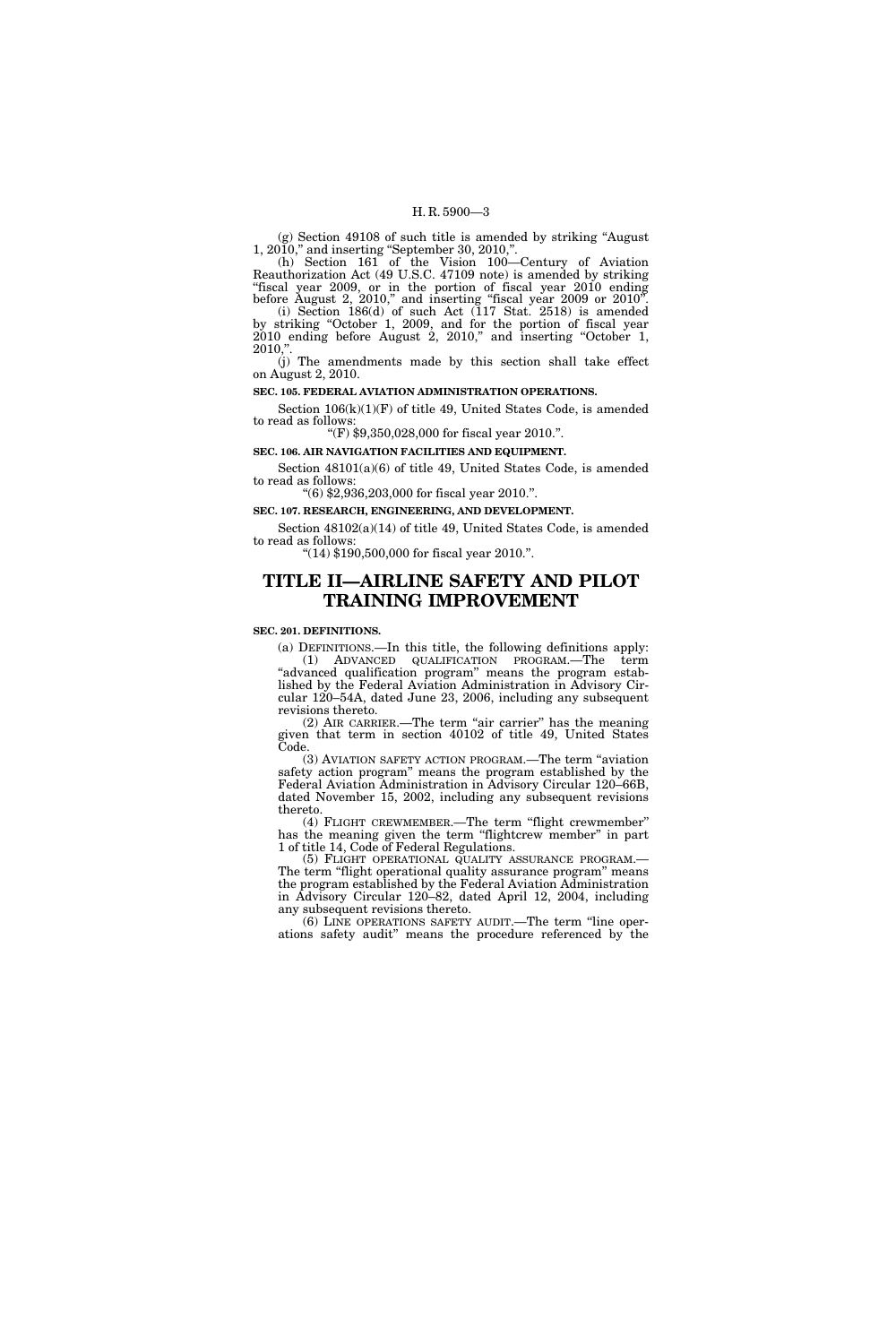Federal Aviation Administration in Advisory Circular 120–90, dated April 27, 2006, including any subsequent revisions thereto.

(7) PART 121 AIR CARRIER.—The term ''part 121 air carrier'' means an air carrier that holds a certificate issued under part 121 of title 14, Code of Federal Regulations.

(8) PART 135 AIR CARRIER.—The term ''part 135 air carrier'' means an air carrier that holds a certificate issued under part 135 of title 14, Code of Federal Regulations.

#### **SEC. 202. SECRETARY OF TRANSPORTATION RESPONSES TO SAFETY RECOMMENDATIONS.**

(a) IN GENERAL.—The first sentence of section 1135(a) is amended by inserting ''to the Board'' after ''shall give''.

(b) AIR CARRIER SAFETY RECOMMENDATIONS.—Section 1135 is amended—

(1) by redesignating subsection (d) as subsection (e); and (2) by inserting after subsection (c) the following:

"(d) ANNUAL REPORT ON AIR CARRIER SAFETY RECOMMENDA-TIONS.—

''(1) IN GENERAL.—The Secretary shall submit to Congress and the Board, on an annual basis, a report on the recommendations made by the Board to the Secretary regarding air carrier operations conducted under part 121 of title 14, Code of Federal Regulations.

"(2) RECOMMENDATIONS TO BE COVERED.—The report shall cover—

"(A) any recommendation for which the Secretary has developed, or intends to develop, procedures to adopt the recommendation or part of the recommendation, but has yet to complete the procedures; and

 $f(B)$  any recommendation for which the Secretary, in the preceding year, has issued a response under subsection (a)(2) or (a)(3) refusing to carry out all or part of the procedures to adopt the recommendation.

"(3) CONTENTS.-

"(A) PLANS TO ADOPT RECOMMENDATIONS.—For each recommendation of the Board described in paragraph  $(2)(A)$ , the report shall contain—

''(i) a description of the recommendation;

"(ii) a description of the procedures planned for adopting the recommendation or part of the recommendation;

"(iii) the proposed date for completing the procedures; and

"(iv) if the Secretary has not met a deadline contained in a proposed timeline developed in connection with the recommendation under subsection (b), an explanation for not meeting the deadline.

''(B) REFUSALS TO ADOPT RECOMMENDATIONS.—For each recommendation of the Board described in paragraph  $(2)(B)$ , the report shall contain—

''(i) a description of the recommendation; and

"(ii) a description of the reasons for the refusal to carry out all or part of the procedures to adopt the recommendation.''.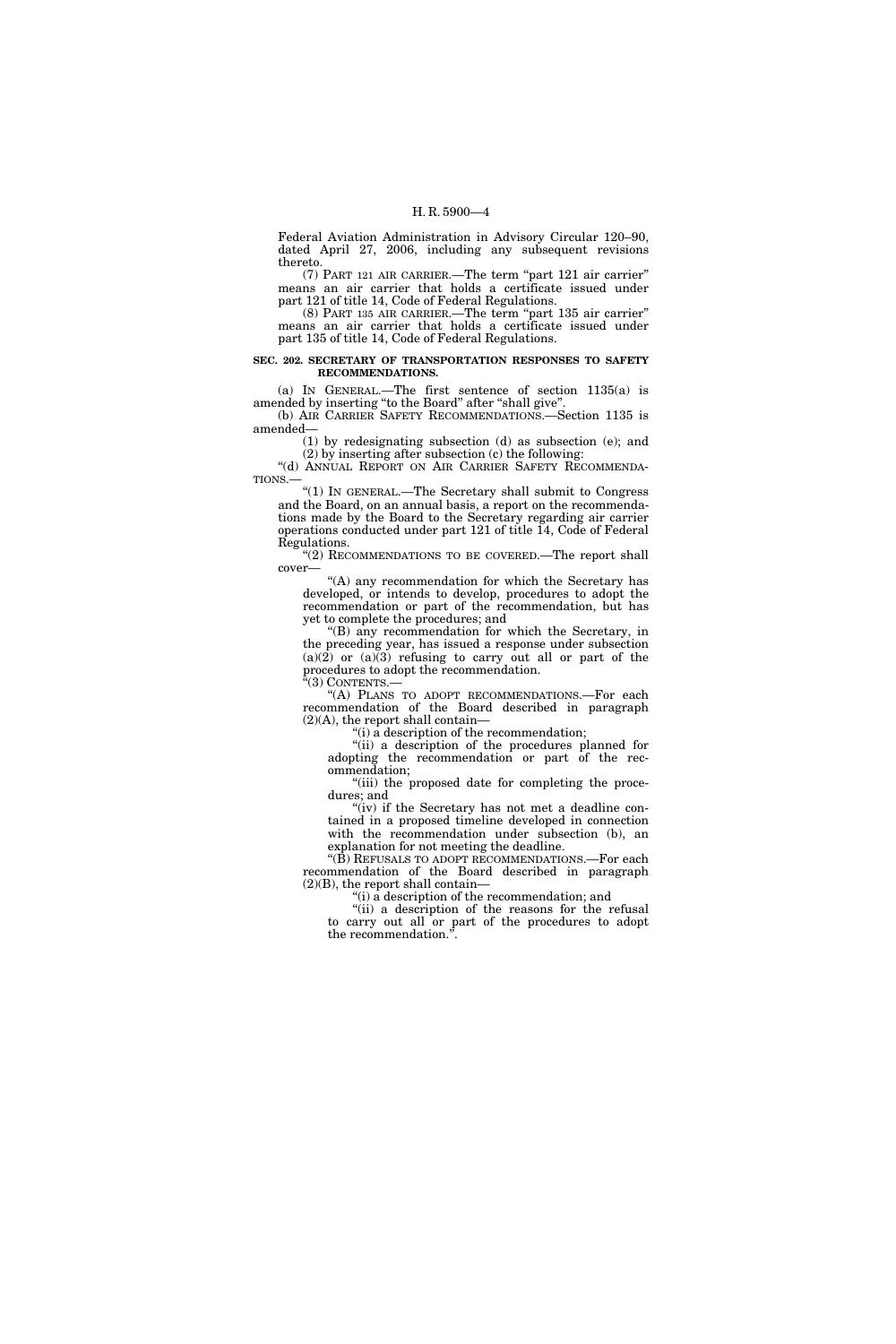#### **SEC. 203. FAA PILOT RECORDS DATABASE.**

(a) RECORDS OF EMPLOYMENT OF PILOT APPLICANTS.—Section 44703(h) of title 49, United States Code, is amended by adding at the end the following:

''(16) APPLICABILITY.—This subsection shall cease to be effective on the date specified in regulations issued under subsection (i).".

(b) ESTABLISHMENT OF FAA PILOT RECORDS DATABASE.—Section 44703 of such title is amended—

(1) by redesignating subsections (i) and (j) as subsections (j) and (k), respectively; and

(2) by inserting after subsection (h) the following:<br>"(i) FAA PILOT RECORDS DATABASE.—

" $(1)$  In GENERAL.—Before allowing an individual to begin service as a pilot, an air carrier shall access and evaluate, in accordance with the requirements of this subsection, information pertaining to the individual from the pilot records database established under paragraph (2).

''(2) PILOT RECORDS DATABASE.—The Administrator shall establish an electronic database (in this subsection referred to as the 'database') containing the following records:

''(A) FAA RECORDS.—From the Administrator—

"(i) records that are maintained by the Administrator concerning current airman certificates, including airman medical certificates and associated type ratings and information on any limitations to those certificates and ratings;

"(ii) records that are maintained by the Administrator concerning any failed attempt of an individual to pass a practical test required to obtain a certificate or type rating under part 61 of title 14, Code of Federal Regulations; and

''(iii) summaries of legal enforcement actions resulting in a finding by the Administrator of a violation of this title or a regulation prescribed or order issued under this title that was not subsequently overturned.

''(B) AIR CARRIER AND OTHER RECORDS.—From any air carrier or other person (except a branch of the Armed Forces, the National Guard, or a reserve component of the Armed Forces) that has employed an individual as a pilot of a civil or public aircraft, or from the trustee in bankruptcy for the air carrier or person—

"(i) records pertaining to the individual that are maintained by the air carrier (other than records relating to flight time, duty time, or rest time) or person, including records under regulations set forth in—

 $(1)$  section 121.683 of title 14, Code of Federal Regulations;

"(II) section  $121.111(a)$  of such title;

 $\sqrt[4]{III}$ ) section 121.219(a) of such title;

"(IV) section  $125.401$  of such title; and

"(V) section  $135.63(a)(4)$  of such title; and

"(ii) other records pertaining to the individual's performance as a pilot that are maintained by the air carrier or person concerning—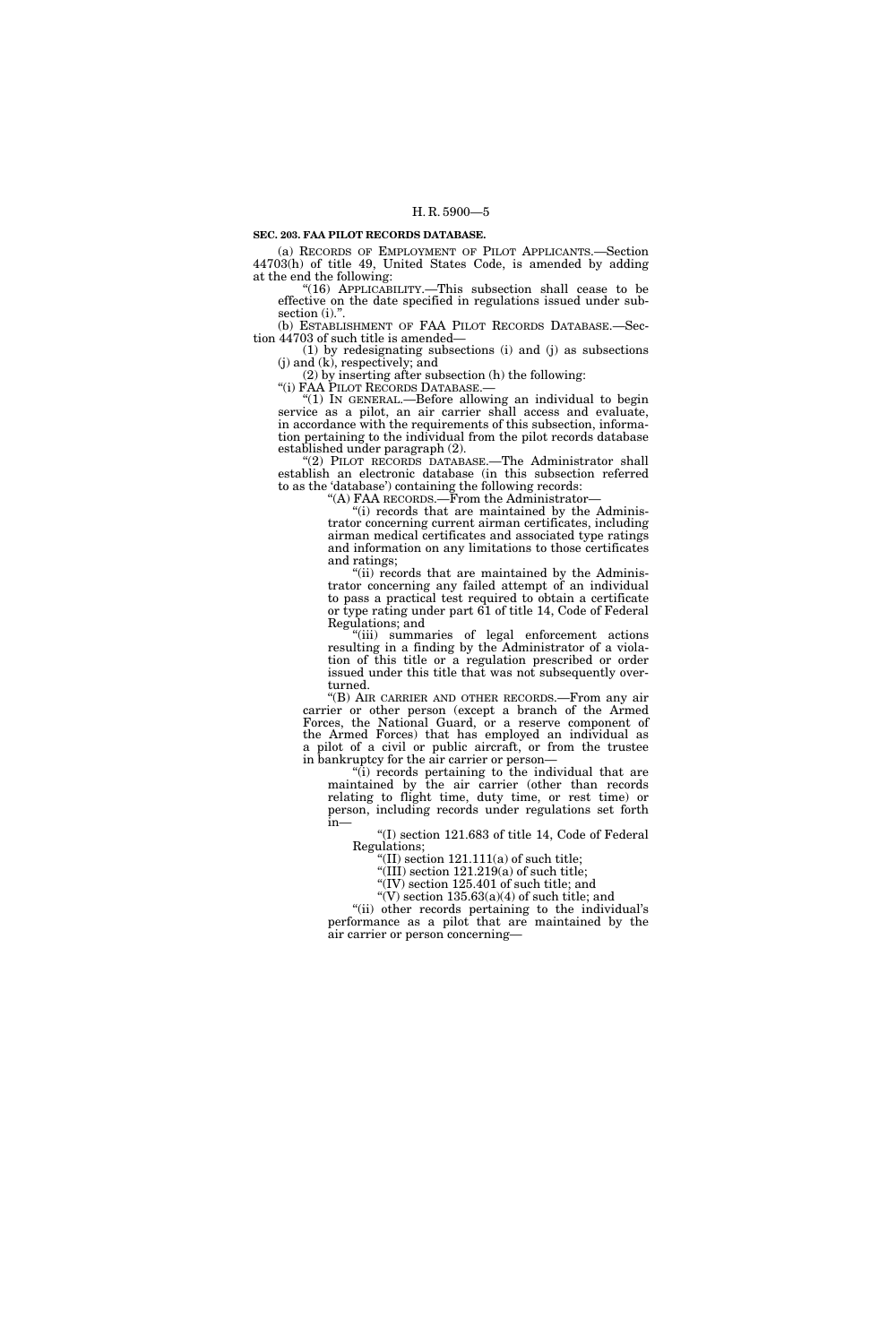''(I) the training, qualifications, proficiency, or professional competence of the individual, including comments and evaluations made by a check airman designated in accordance with section 121.411, 125.295, or 135.337 of such title;

''(II) any disciplinary action taken with respect to the individual that was not subsequently overturned; and

''(III) any release from employment or resignation, termination, or disqualification with respect to employment.

''(C) NATIONAL DRIVER REGISTER RECORDS.—In accordance with section 30305(b)(8) of this title, from the chief driver licensing official of a State, information concerning the motor vehicle driving record of the individual.

''(3) WRITTEN CONSENT; RELEASE FROM LIABILITY.—An air carrier

"(A) shall obtain the written consent of an individual before accessing records pertaining to the individual under paragraph (1); and

 $\sqrt{f(B)}$  may, notwithstanding any other provision of law or agreement to the contrary, require an individual with respect to whom the carrier is accessing records under paragraph (1) to execute a release from liability for any claim arising from accessing the records or the use of such records by the air carrier in accordance with this section (other than a claim arising from furnishing information known to be false and maintained in violation of a criminal statute).<br>"(4) REPORTING.—

"(A) REPORTING BY ADMINISTRATOR.-The Administrator shall enter data described in paragraph (2)(A) into the database promptly to ensure that an individual's

records are current.<br>"(B) REPORTING BY AIR CARRIERS AND OTHER PER-SONS.— "(i) IN GENERAL.—Air carriers and other persons.

shall report data described in paragraphs  $(2)(\overline{B})$  and (2)(C) to the Administrator promptly for entry into the database.

"(ii) DATA TO BE REPORTED.—Air carriers and other persons shall report, at a minimum, under clause (i) the following data described in paragraph  $(2)(B)$ :

''(I) Records that are generated by the air carrier or other person after the date of enactment of this paragraph.

" $(\overline{II})$  Records that the air carrier or other person is maintaining, on such date of enactment,

pursuant to subsection (h)(4). "(5) REQUIREMENT TO MAINTAIN RECORDS.-The Administrator—

''(A) shall maintain all records entered into the database under paragraph (2) pertaining to an individual until the date of receipt of notification that the individual is deceased; and

"(B) may remove the individual's records from the database after that date.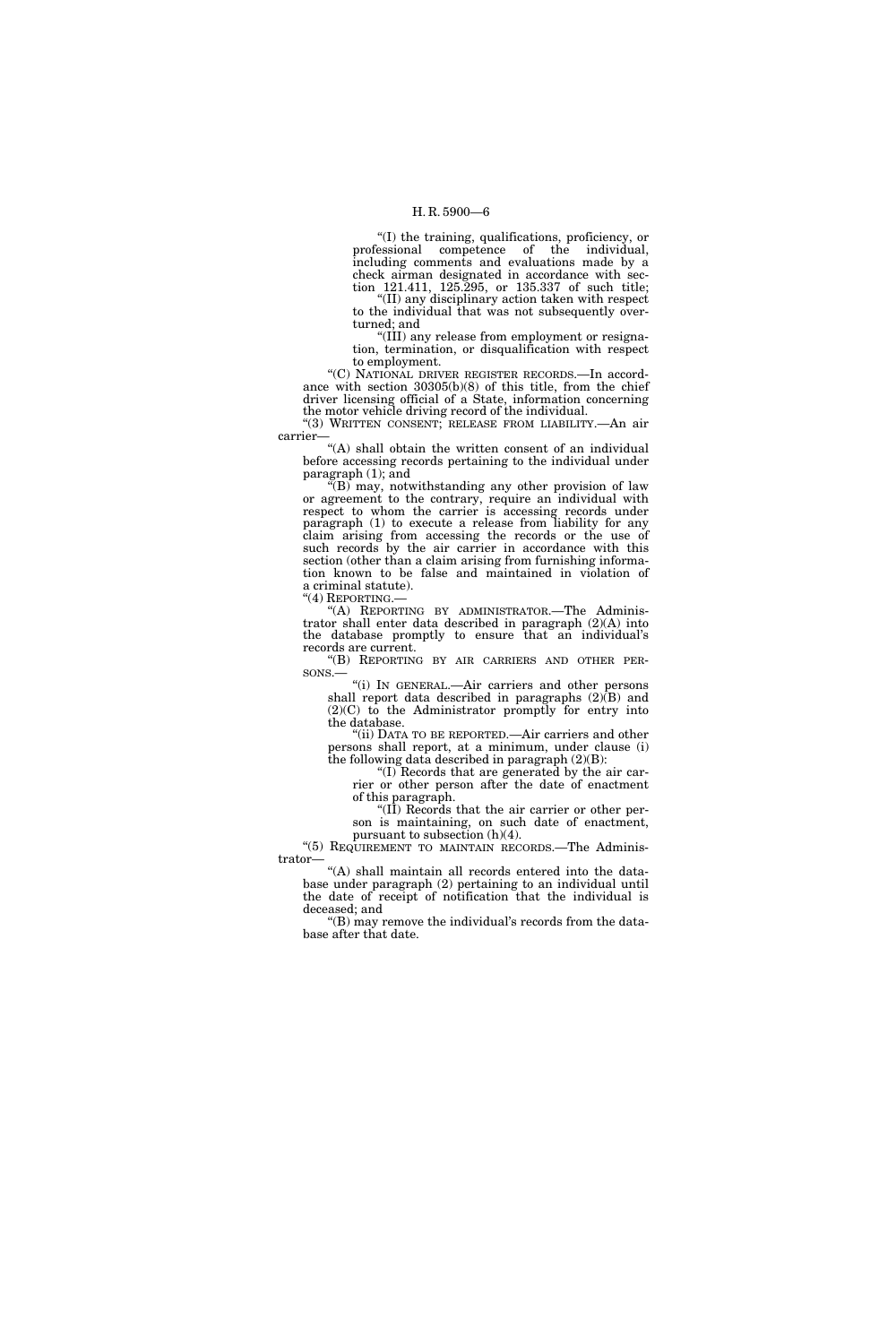''(6) RECEIPT OF CONSENT.—The Administrator shall not permit an air carrier to access records pertaining to an individual from the database under paragraph (1) without the air carrier first demonstrating to the satisfaction of the Administrator that the air carrier has obtained the written consent of the individual.

"(7) RIGHT OF PILOT TO REVIEW CERTAIN RECORDS AND CORRECT INACCURACIES.—Notwithstanding any other provision of law or agreement, the Administrator, upon receipt of written request from an individual—

"(A) shall make available, not later than 30 days after the date of the request, to the individual for review all records referred to in paragraph (2) pertaining to the individual; and

''(B) shall provide the individual with a reasonable opportunity to submit written comments to correct any inaccuracies contained in the records.

''(8) REASONABLE CHARGES FOR PROCESSING REQUESTS AND FURNISHING COPIES.—

''(A) IN GENERAL.—The Administrator may establish a reasonable charge for the cost of processing a request under paragraph (1) or (7) and for the cost of furnishing copies of requested records under paragraph (7).

''(B) CREDITING APPROPRIATIONS.—Funds received by the Administrator pursuant to this paragraph shall—

"(i) be credited to the appropriation current when the amount is received;

"(ii) be merged with and available for the purposes of such appropriation; and

"(iii) remain available until expended.<br>"(9) PRIVACY PROTECTIONS.—

"(A) USE OF RECORDS.—An air carrier that accesses records pertaining to an individual under paragraph (1) may use the records only to assess the qualifications of the individual in deciding whether or not to hire the individual as a pilot. The air carrier shall take such actions as may be necessary to protect the privacy of the individual and the confidentiality of the records accessed, including ensuring that information contained in the records is not divulged to any individual that is not directly involved in the hiring decision.

''(B) DISCLOSURE OF INFORMATION.—

"(i) In GENERAL.—Except as provided by clause (ii), information collected by the Administrator under paragraph (2) shall be exempt from the disclosure requirements of section 552 of title 5.

''(ii) EXCEPTIONS.—Clause (i) shall not apply to— ''(I) deidentified, summarized information to explain the need for changes in policies and regulations;

''(II) information to correct a condition that compromises safety;

''(III) information to carry out a criminal investigation or prosecution;

''(IV) information to comply with section 44905, regarding information about threats to civil aviation; and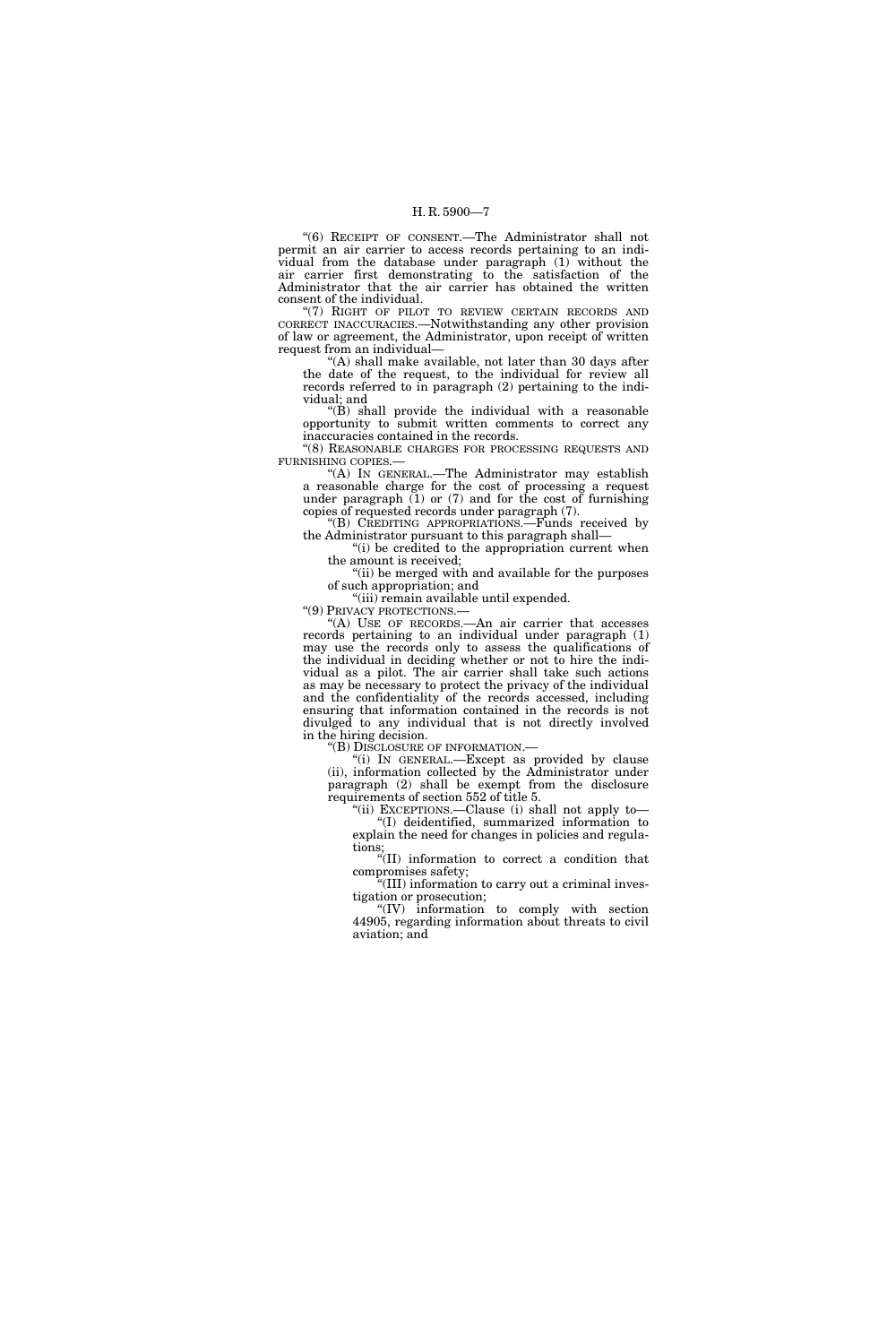''(V) such information as the Administrator determines necessary, if withholding the information would not be consistent with the safety responsibilities of the Federal Aviation Administration.

''(10) PERIODIC REVIEW.—Not later than 18 months after the date of enactment of this paragraph, and at least once every 3 years thereafter, the Administrator shall transmit to Congress a statement that contains, taking into account recent developments in the aviation industry—

''(A) recommendations by the Administrator concerning proposed changes to Federal Aviation Administration records, air carrier records, and other records required

to be included in the database under paragraph (2); or ''(B) reasons why the Administrator does not recommend any proposed changes to the records referred to in subparagraph (A).

''(11) REGULATIONS FOR PROTECTION AND SECURITY OF RECORDS.—The Administrator shall prescribe such regulations as may be necessary—

''(A) to protect and secure—

"(i) the personal privacy of any individual whose records are accessed under paragraph (1); and

"(ii) the confidentiality of those records; and

''(B) to preclude the further dissemination of records received under paragraph (1) by the person who accessed the records.

''(12) GOOD FAITH EXCEPTION.—Notwithstanding paragraph (1), an air carrier may allow an individual to begin service as a pilot, without first obtaining information described in paragraph (2)(B) from the database pertaining to the individual, if—

" $(A)$  the air carrier has made a documented good faith attempt to access the information from the database; and

''(B) the air carrier has received written notice from the Administrator that the information is not contained in the database because the individual was employed by an air carrier or other person that no longer exists or by a foreign government or other entity that has not provided the information to the database.

"(13) LIMITATIONS ON ELECTRONIC ACCESS TO RECORDS.-''(A) ACCESS BY INDIVIDUALS DESIGNATED BY AIR CAR-RIERS.—For the purpose of increasing timely and efficient access to records described in paragraph (2), the Administrator may allow, under terms established by the Administrator, an individual designated by an air carrier to have electronic access to the database.

''(B) TERMS.—The terms established by the Administrator under subparagraph (A) for allowing a designated individual to have electronic access to the database shall limit such access to instances in which information in the database is required by the designated individual in making a hiring decision concerning a pilot applicant and shall require that the designated individual provide assurances satisfactory to the Administrator that—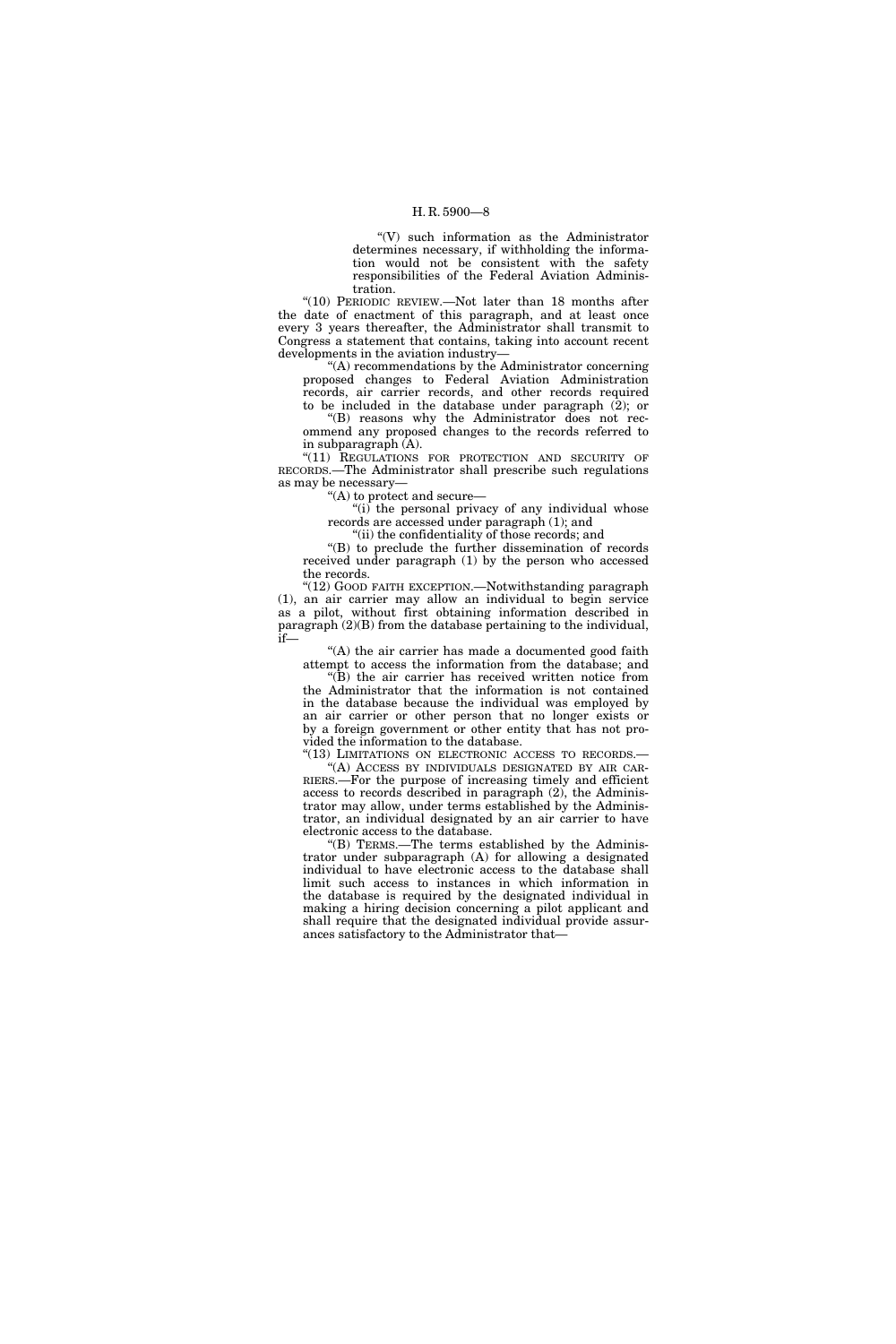''(i) the designated individual has received the written consent of the pilot applicant to access the information; and

"(ii) information obtained using such access will not be used for any purpose other than making the hiring decision.

"(14) AUTHORIZED EXPENDITURES .- Of amounts appropriated under section 106(k)(1), a total of \$6,000,000 for fiscal years 2010 through 2013 may be used to carry out this subsection.<br>"(15) REGULATIONS.—

"(A) In GENERAL.—The Administrator shall issue regulations to carry out this subsection.

''(B) EFFECTIVE DATE.—The regulations shall specify the date on which the requirements of this subsection take effect and the date on which the requirements of subsection (h) cease to be effective.

''(C) EXCEPTIONS.—Notwithstanding subparagraph  $(B)$ —

''(i) the Administrator shall begin to establish the database under paragraph (2) not later than 90 days after the date of enactment of this paragraph;

"(ii) the Administrator shall maintain records in accordance with paragraph (5) beginning on the date of enactment of this paragraph; and

''(iii) air carriers and other persons shall maintain records to be reported to the database under paragraph  $(4)(B)$  in the period beginning on such date of enactment and ending on the date that is 5 years after the requirements of subsection (h) cease to be effective pursuant to subparagraph (B).

"(16) SPECIAL RULE.—During the one-year period beginning on the date on which the requirements of this section become effective pursuant to paragraph (15)(B), paragraph (7)(A) shall be applied by substituting '45 days' for '30 days'.".<br>(c) CONFORMING AMENDMENTS.—

(1) LIMITATION ON LIABILITY; PREEMPTION OF STATE LAW.— Section 44703(j) (as redesignated by subsection (b)(1) of this section) is amended—

(A) in the subsection heading by striking ''LIMITATION'' and inserting "LIMITATIONS";

(B) in paragraph (1)—

(i) in the matter preceding subparagraph (A) by striking ''paragraph (2)'' and inserting ''subsection  $(h)(2)$  or  $(i)(3)$ ";

(ii) in subparagraph  $(A)$  by inserting "or accessing the records of that individual under subsection  $(i)(1)^{i}$ before the semicolon; and

(iii) in the matter following subparagraph (D) by striking "subsection (h)" and inserting "subsection (h) or  $(i)$ ";

 $(C)$  in paragraph  $(2)$  by striking "subsection  $(h)$ " and inserting "subsection  $(h)$  or  $(i)$ ";

(D) in paragraph (3), in the matter preceding subparagraph (A), by inserting ''or who furnished information to the database established under subsection  $(i)(2)$ " after "subsection  $(h)(1)$ "; and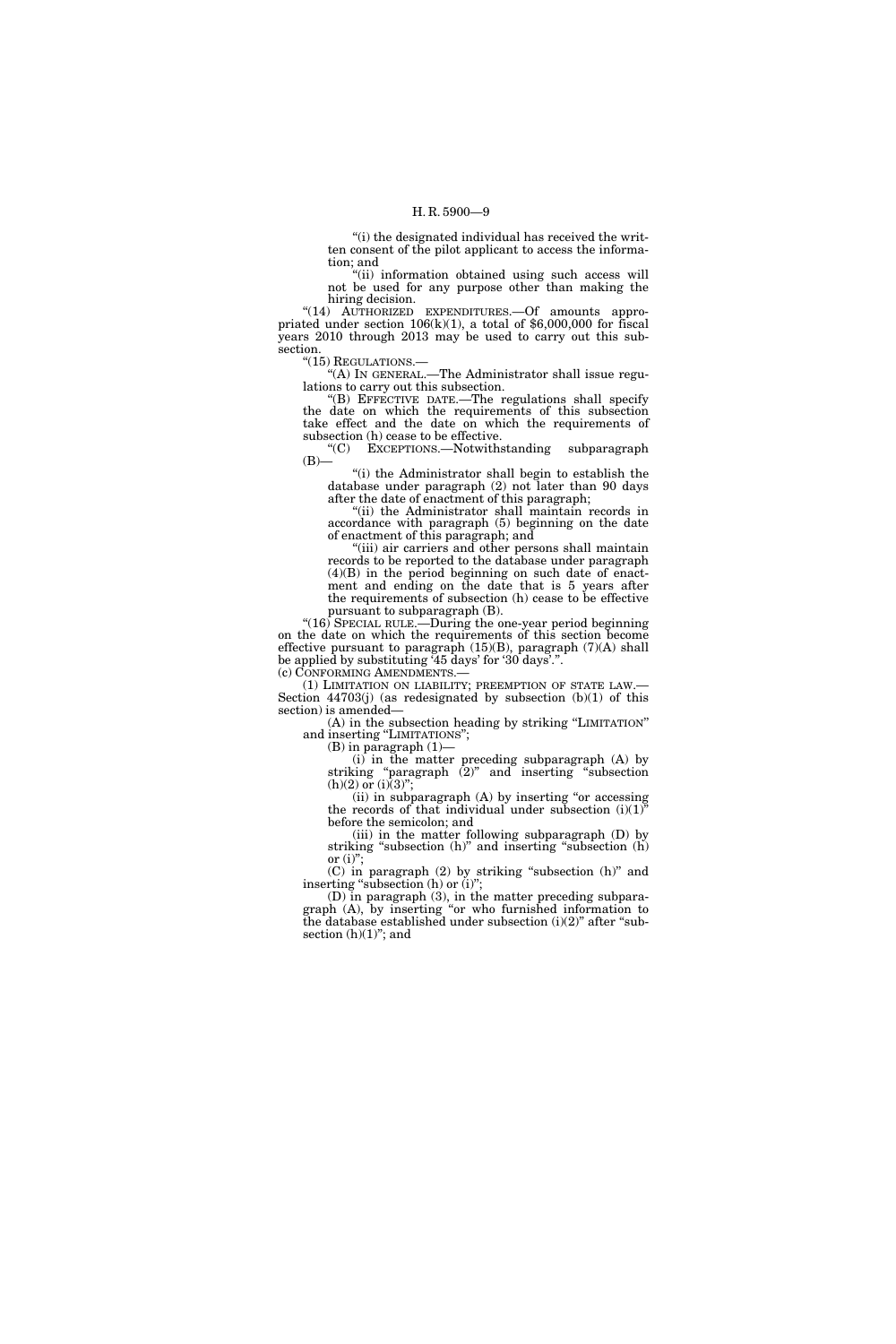(E) by adding at the end the following:

"(4) PROHIBITION ON ACTIONS AND PROCEEDINGS AGAINST AIR CARRIERS.—

 $(A)$  HIRING DECISIONS.—An air carrier may refuse to hire an individual as a pilot if the individual did not provide written consent for the air carrier to receive records under subsection  $(h)(2)(A)$  or  $(i)(3)(A)$  or did not execute the release from liability requested under subsection  $\left( h\right) (2)(B)$  or  $\left( i\right) (3)(B).$ 

''(B) ACTIONS AND PROCEEDINGS.—No action or proceeding may be brought against an air carrier by or on behalf of an individual who has applied for or is seeking a position as a pilot with the air carrier if the air carrier refused to hire the individual after the individual did not provide written consent for the air carrier to receive records under subsection  $(h)(2)(A)$  or  $(i)(3)(A)$  or did not execute a release from liability requested under subsection (h)(2)(B) or  $(i)(3)(B)$ .".

(2) LIMITATION ON STATUTORY CONSTRUCTION.—Section 44703(k) (as redesignated by subsection (b)(1) of this section) is amended by striking "subsection (h)" and inserting "subsection  $(h)$  or  $(i)$ ".

#### **SEC. 204. FAA TASK FORCE ON AIR CARRIER SAFETY AND PILOT TRAINING.**

(a) ESTABLISHMENT.—The Administrator of the Federal Aviation Administration shall establish a special task force to be known as the FAA Task Force on Air Carrier Safety and Pilot Training (in this section referred to as the ''Task Force'').

(b) COMPOSITION.—The Task Force shall consist of members appointed by the Administrator and shall include air carrier representatives, labor union representatives, and aviation safety experts with knowledge of foreign and domestic regulatory requirements for flight crewmember education and training.

(c) DUTIES.—The duties of the Task Force shall include, at a minimum, evaluating best practices in the air carrier industry and providing recommendations in the following areas:

(1) Air carrier management responsibilities for flight crewmember education and support.

(2) Flight crewmember professional standards.

(3) Flight crewmember training standards and performance.

(4) Mentoring and information sharing between air carriers. (d) REPORT.—Not later than one year after the date of enactment of this Act, and before the last day of each one-year period thereafter until termination of the Task Force, the Task Force shall submit to the Committee on Transportation and Infrastructure of the House of Representatives and the Committee on Commerce, Science, and Transportation of the Senate a report detailing—

(1) the progress of the Task Force in identifying best practices in the air carrier industry;

(2) the progress of air carriers and labor unions in implementing the best practices identified by the Task Force;

(3) recommendations of the Task Force, if any, for legislative or regulatory actions;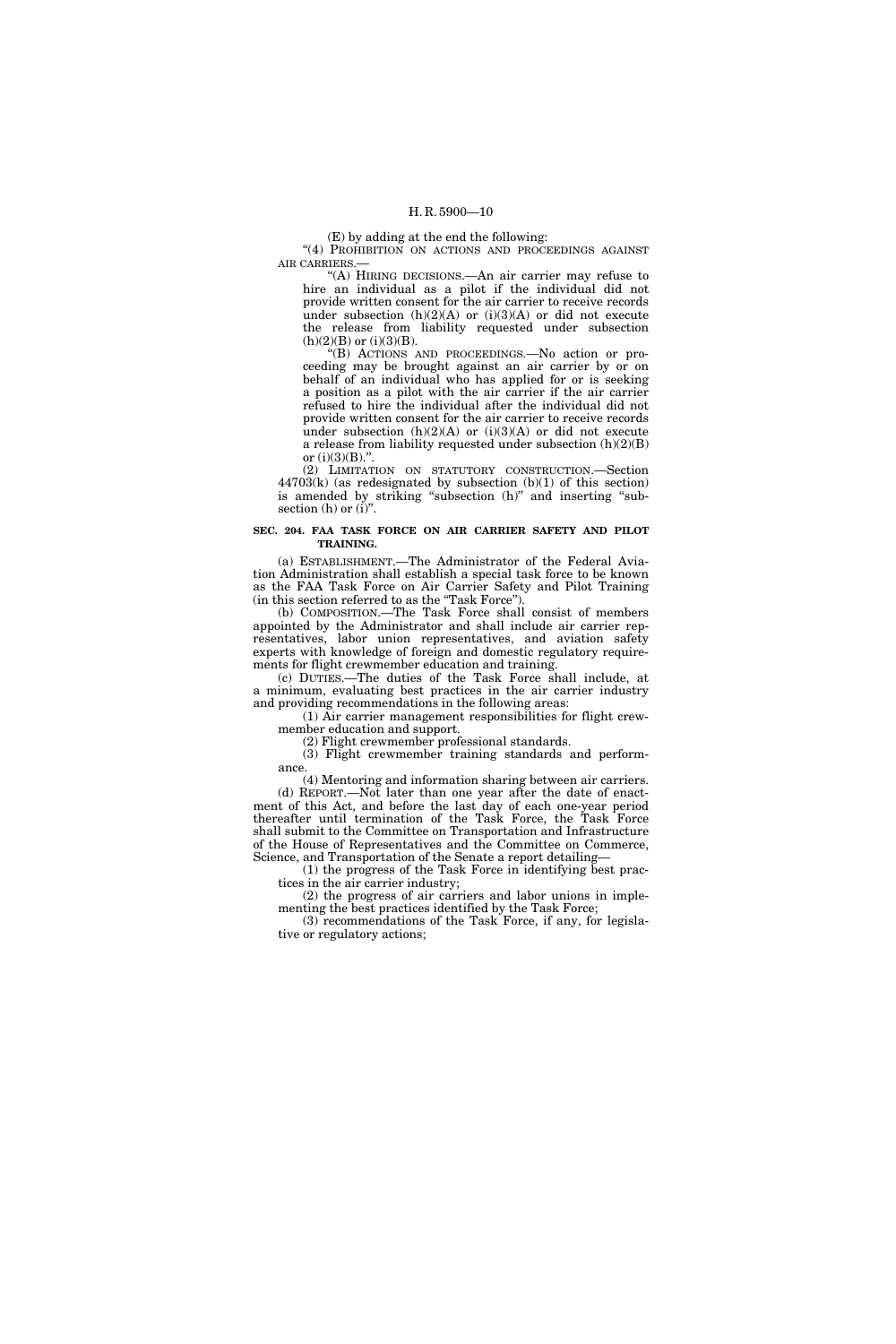(4) the progress of air carriers and labor unions in implementing training-related, nonregulatory actions recommended by the Administrator; and

(5) the progress of air carriers in developing specific programs to share safety data and ensure implementation of the most effective safety practices.

(e) TERMINATION.—The Task Force shall terminate on September 30, 2012.

(f) APPLICABILITY OF FEDERAL ADVISORY COMMITTEE ACT.— The Federal Advisory Committee Act (5 U.S.C. App.) shall not apply to the Task Force.

#### **SEC. 205. AVIATION SAFETY INSPECTORS AND OPERATIONAL RESEARCH ANALYSTS.**

(a) REVIEW BY DOT INSPECTOR GENERAL.—Not later than 9 months after the date of enactment of this Act, the Inspector General of the Department of Transportation shall conduct a review of the aviation safety inspectors and operational research analysts of the Federal Aviation Administration assigned to part 121 air carriers and submit to the Administrator of the Federal Aviation Administration a report on the results of the review.

(b) PURPOSES.—The purpose of the review shall be, at a minimum—

(1) to review the level of the Administration's oversight of each part 121 air carrier;

(2) to make recommendations to ensure that each part 121 air carrier is receiving an equivalent level of oversight; (3) to assess the number and level of experience of aviation safety inspectors assigned to each part 121 air carrier;

 $(4)$  to evaluate how the Administration is making assign-

ments of aviation safety inspectors to each part 121 air carrier; (5) to review various safety inspector oversight programs, including the geographic inspector program;

(6) to evaluate the adequacy of the number of operational research analysts assigned to each part 121 air carrier;

(7) to evaluate the surveillance responsibilities of aviation safety inspectors, including en route inspections;

(8) to evaluate whether inspectors are able to effectively use data sources, such as the Safety Performance Analysis System and the Air Transportation Oversight System, to assist in targeting oversight of each part 121 air carrier;

(9) to assess the feasibility of establishment by the Administration of a comprehensive repository of information that encompasses multiple Administration data sources and allows access by aviation safety inspectors and operational research analysts to assist in the oversight of each part 121 air carrier; and

(10) to conduct such other analyses as the Inspector General considers relevant to the review.

#### **SEC. 206. FLIGHT CREWMEMBER MENTORING, PROFESSIONAL DEVELOPMENT, AND LEADERSHIP.**

(a) AVIATION RULEMAKING COMMITTEE.—

(1) IN GENERAL.—The Administrator of the Federal Aviation Administration shall convene an aviation rulemaking committee to develop procedures for each part 121 air carrier to take the following actions: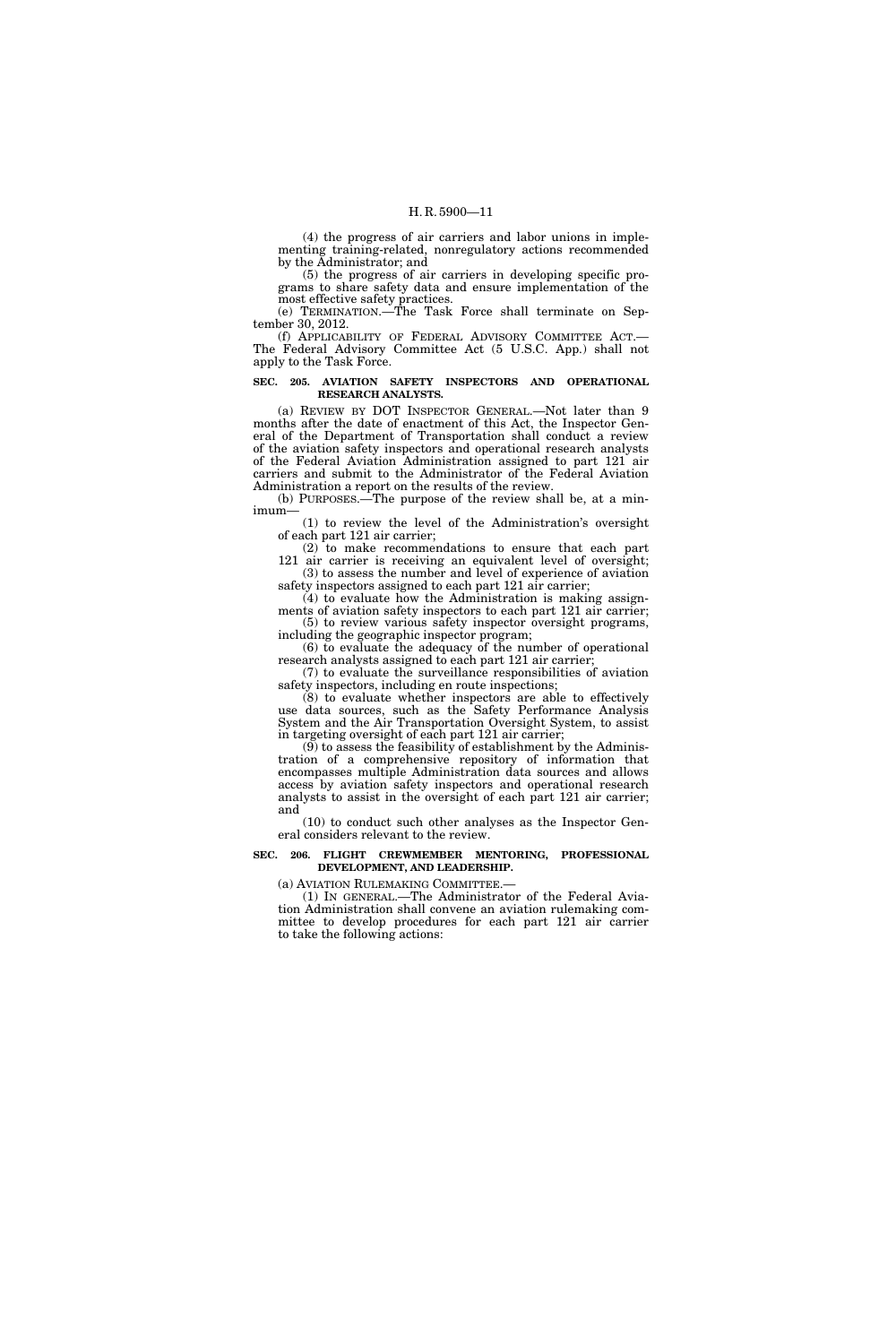(A) Establish flight crewmember mentoring programs under which the air carrier will pair highly experienced flight crewmembers who will serve as mentor pilots and be paired with newly employed flight crewmembers. Mentor pilots should be provided, at a minimum, specific instruction on techniques for instilling and reinforcing the highest standards of technical performance, airmanship, and professionalism in newly employed flight crewmembers.

(B) Establish flight crewmember professional development committees made up of air carrier management and labor union or professional association representatives to develop, administer, and oversee formal mentoring programs of the carrier to assist flight crewmembers to reach their maximum potential as safe, seasoned, and proficient flight crewmembers.

(C) Establish or modify training programs to accommodate substantially different levels and types of flight experience by newly employed flight crewmembers.

(D) Establish or modify training programs for secondin-command flight crewmembers attempting to qualify as pilot-in-command flight crewmembers for the first time in a specific aircraft type and ensure that such programs include leadership and command training.

(E) Ensure that recurrent training for pilots in command includes leadership and command training.

(F) Such other actions as the aviation rulemaking committee determines appropriate to enhance flight crewmember professional development.

(2) COMPLIANCE WITH STERILE COCKPIT RULE.—Leadership and command training described in paragraphs  $(1)(D)$  and  $(1)(E)$ shall include instruction on compliance with flight crewmember duties under part 121.542 of title 14, Code of Federal Regulations.

(3) STREAMLINED PROGRAM REVIEW.—

(A) IN GENERAL.—As part of the rulemaking required by subsection (b), the Administrator shall establish a streamlined review process for part 121 air carriers that have in effect, as of the date of enactment of this Act, the programs described in paragraph (1).

(B) EXPEDITED APPROVALS.—Under the streamlined review process, the Administrator shall—

(i) review the programs of such part 121 air carriers to determine whether the programs meet the requirements set forth in the final rule referred to in subsection (b)(2); and

(ii) expedite the approval of the programs that the Administrator determines meet such requirements. (b) RULEMAKING.—The Administrator shall issue—

(1) not later than one year after the date of enactment of this Act, a notice of proposed rulemaking based on the recommendations of the aviation rulemaking committee convened under subsection (a); and

(2) not later than 36 months after such date of enactment, a final rule based on such recommendations.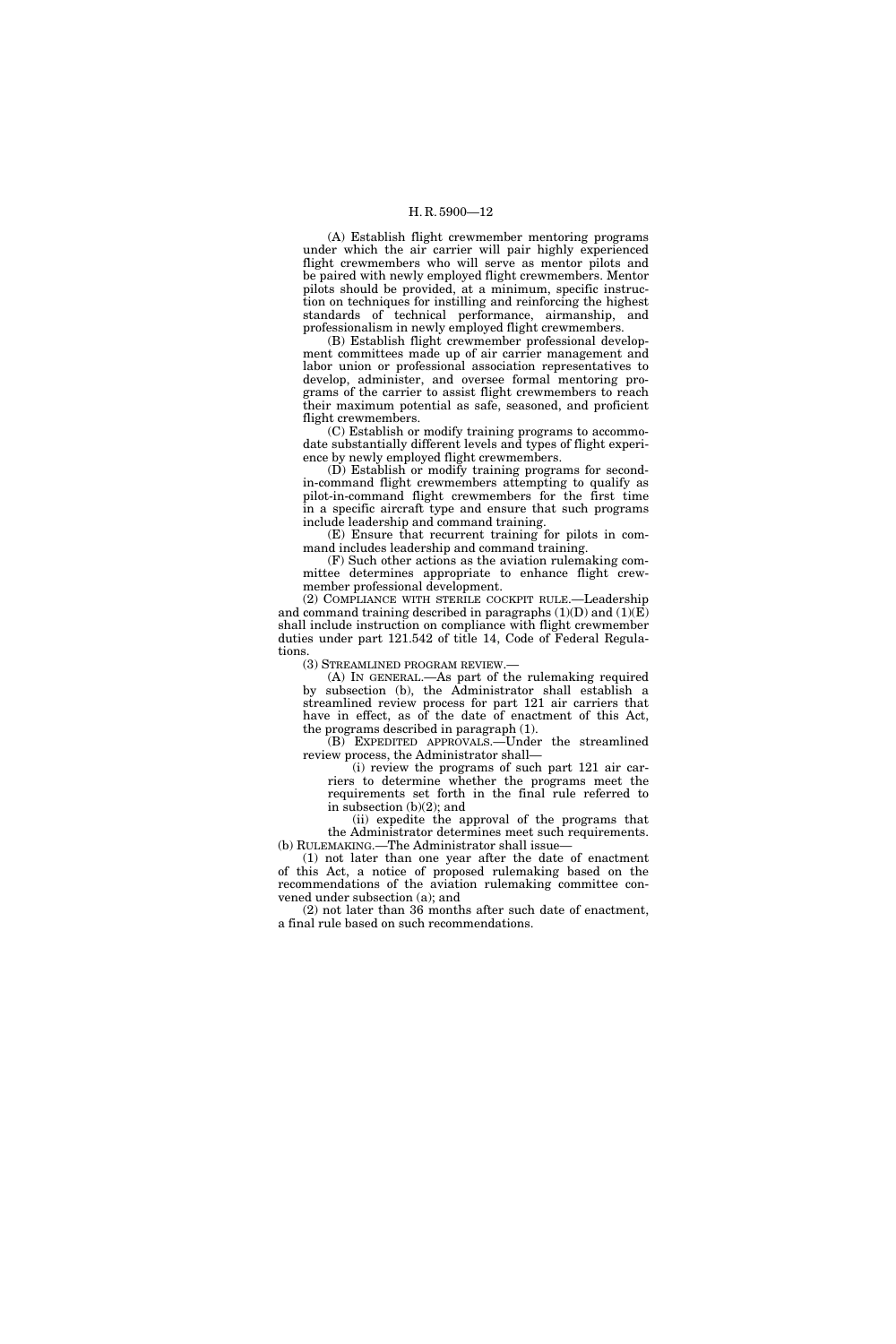#### **SEC. 207. FLIGHT CREWMEMBER PAIRING AND CREW RESOURCE MANAGEMENT TECHNIQUES.**

(a) STUDY.—The Administrator of the Federal Aviation Administration shall conduct a study on aviation industry best practices with regard to flight crewmember pairing, crew resource management techniques, and pilot commuting.

(b) REPORT.—Not later than one year after the date of enactment of this Act, the Administrator shall submit to the Committee on Transportation and Infrastructure of the House of Representatives and the Committee on Commerce, Science, and Transportation of the Senate a report on the results of the study.

#### **SEC. 208. IMPLEMENTATION OF NTSB FLIGHT CREWMEMBER TRAINING RECOMMENDATIONS.**

(a) RULEMAKING PROCEEDINGS.—

(1) STALL AND UPSET RECOGNITION AND RECOVERY TRAINING.—The Administrator of the Federal Aviation Administration shall conduct a rulemaking proceeding to require part 121 air carriers to provide flight crewmembers with ground training and flight training or flight simulator training—

(A) to recognize and avoid a stall of an aircraft or, if not avoided, to recover from the stall; and

(B) to recognize and avoid an upset of an aircraft or, if not avoided, to execute such techniques as available data indicate are appropriate to recover from the upset in a given make, model, and series of aircraft.

(2) REMEDIAL TRAINING PROGRAMS.—The Administrator shall conduct a rulemaking proceeding to require part 121 air carriers to establish remedial training programs for flight crewmembers who have demonstrated performance deficiencies or experienced failures in the training environment.

(3) DEADLINES.—The Administrator shall—

(A) not later than one year after the date of enactment of this Act, issue a notice of proposed rulemaking under each of paragraphs (1) and (2); and

(B) not later than 36 months after the date of enactment of this Act, issue a final rule for the rulemaking under each of paragraphs (1) and (2).

(b) STICK PUSHER TRAINING AND WEATHER EVENT TRAINING.— (1) MULTIDISCIPLINARY PANEL.—Not later than 120 days after the date of enactment of this Act, the Administrator shall convene a multidisciplinary panel of specialists in aircraft operations, flight crewmember training, human factors, and aviation safety to study and submit to the Administrator a report on methods to increase the familiarity of flight crewmembers with, and improve the response of flight crewmembers to, stick pusher systems, icing conditions, and microburst and

windshear weather events. (2) REPORT TO CONGRESS AND NTSB.—Not later than one year after the date on which the Administrator convenes the panel, the Administrator shall—

(A) submit to the Committee on Transportation and Infrastructure of the House of Representatives, the Committee on Commerce, Science, and Transportation of the Senate, and the National Transportation Safety Board a report based on the findings of the panel; and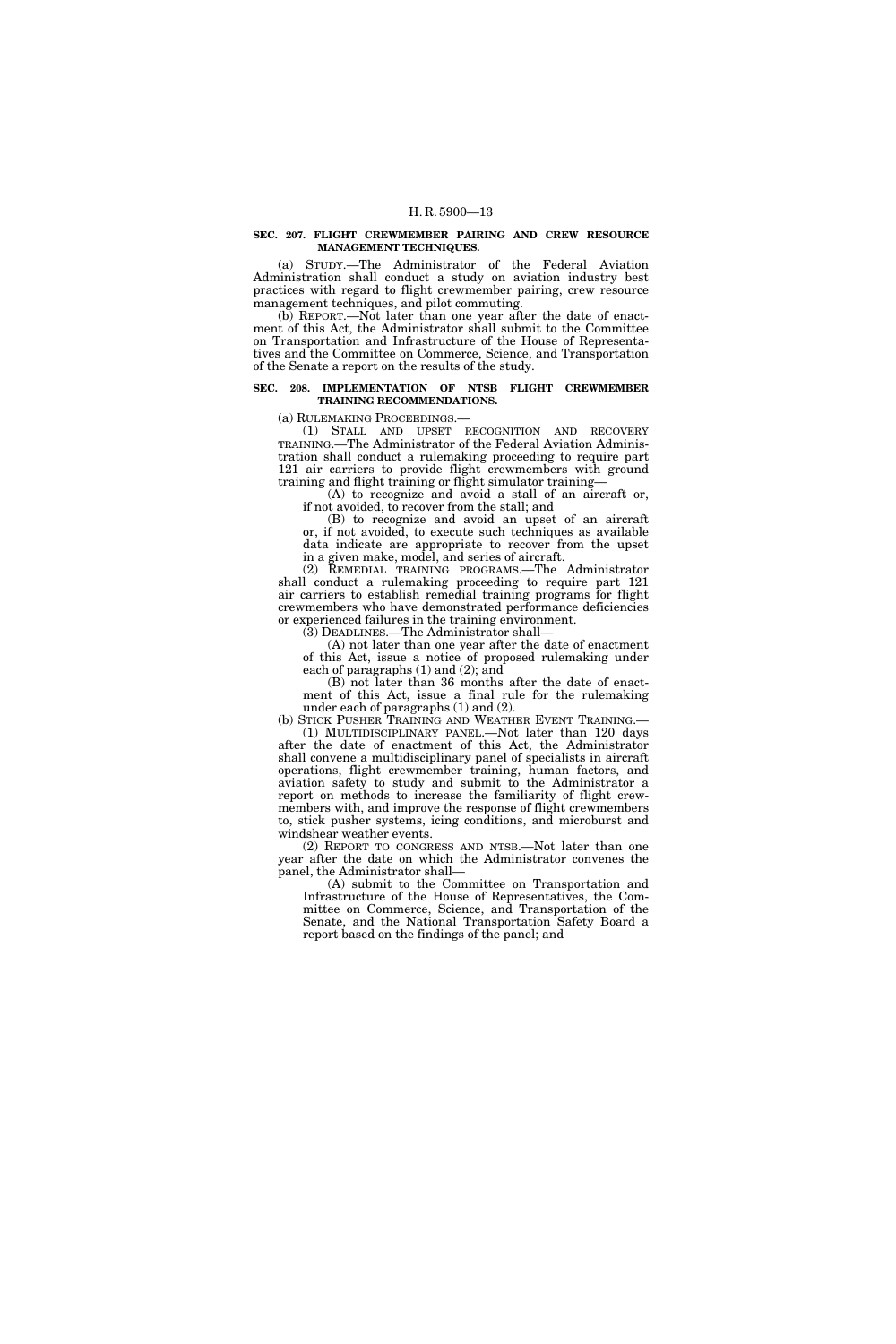(B) with respect to stick pusher systems, initiate appropriate actions to implement the recommendations of the panel.

(c) DEFINITIONS.—In this section, the following definitions apply:

(1) FLIGHT TRAINING AND FLIGHT SIMULATOR.—The terms "flight training" and "flight simulator" have the meanings given those terms in part 61.1 of title 14, Code of Federal Regulations (or any successor regulation).

(2) STALL.—The term ''stall'' means an aerodynamic loss of lift caused by exceeding the critical angle of attack.

(3) STICK PUSHER.—The term ''stick pusher'' means a device that, at or near a stall, applies a nose down pitch force to an aircraft's control columns to attempt to decrease the aircraft's angle of attack.

(4) UPSET.—The term ''upset'' means an unusual aircraft attitude.

#### **SEC. 209. FAA RULEMAKING ON TRAINING PROGRAMS.**

(a) COMPLETION OF RULEMAKING ON TRAINING PROGRAMS.— Not later than 14 months after the date of enactment of this Act, the Administrator of the Federal Aviation Administration shall issue a final rule with respect to the notice of proposed rulemaking published in the Federal Register on January 12, 2009 (74 Fed. Reg. 1280; relating to training programs for flight crewmembers and aircraft dispatchers).

(b) EXPERT PANEL TO REVIEW PART 121 AND PART 135 TRAINING HOURS.—

(1) ESTABLISHMENT.—Not later than 60 days after the date of enactment of this Act, the Administrator shall convene a multidisciplinary expert panel comprised of, at a minimum, air carrier representatives, training facility representatives, instructional design experts, aircraft manufacturers, safety organization representatives, and labor union representatives. (2) ASSESSMENT AND RECOMMENDATIONS.—The panel shall assess and make recommendations concerning—

(A) the best methods and optimal time needed for flight crewmembers of part 121 air carriers and flight crewmembers of part 135 air carriers to master aircraft systems, maneuvers, procedures, takeoffs and landings, and crew coordination;

(B) initial and recurrent testing requirements for pilots, including the rigor and consistency of testing programs such as check rides;

(C) the optimal length of time between training events for such flight crewmembers, including recurrent training events;

(D) the best methods reliably to evaluate mastery by such flight crewmembers of aircraft systems, maneuvers, procedures, takeoffs and landings, and crew coordination; (E) classroom instruction requirements governing cur-

riculum content and hours of instruction; (F) the best methods to allow specific academic training courses to be credited toward the total flight hours required

to receive an airline transport pilot certificate; and

(G) crew leadership training.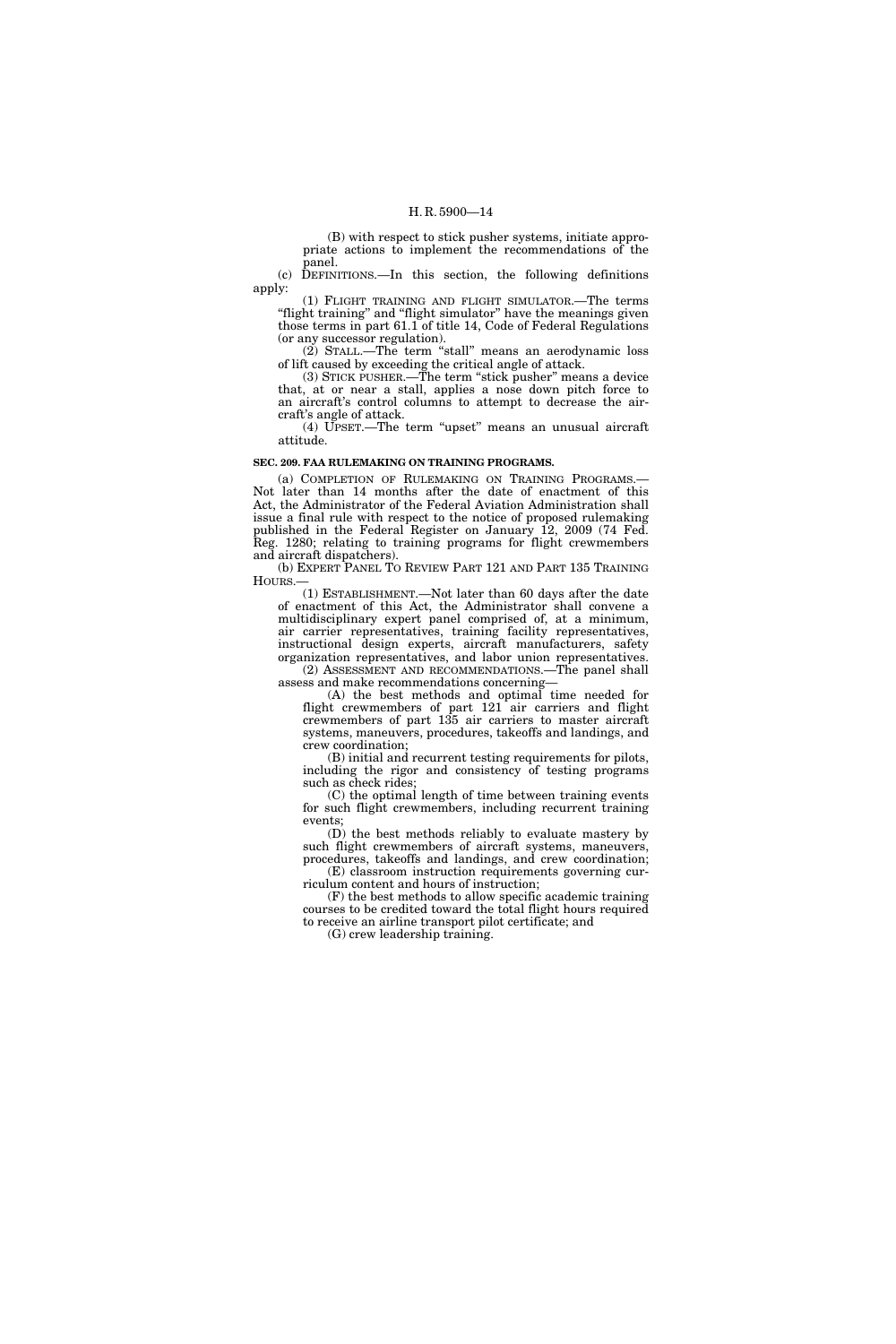(3) BEST PRACTICES.—In making recommendations under subsection (b)(2), the panel shall consider, if appropriate, best practices in the aviation industry with respect to training protocols, methods, and procedures.

 $(4)$  REPORT.—Not later than one year after the date of enactment of this Act, the Administrator shall submit to the Committee on Transportation and Infrastructure of the House of Representatives, the Committee on Commerce, Science, and Transportation of the Senate, and the National Transportation Safety Board a report based on the findings of the panel.

#### **SEC. 210. DISCLOSURE OF AIR CARRIERS OPERATING FLIGHTS FOR TICKETS SOLD FOR AIR TRANSPORTATION.**

Section 41712 of title 49, United States Code, is amended by adding at the end the following:

"(c) DISCLOSURE REQUIREMENT FOR SELLERS OF TICKETS FOR FLIGHTS.—

''(1) IN GENERAL.—It shall be an unfair or deceptive practice under subsection (a) for any ticket agent, air carrier, foreign air carrier, or other person offering to sell tickets for air transportation on a flight of an air carrier to fail to disclose, whether verbally in oral communication or in writing in written or electronic communication, prior to the purchase of a ticket— "(A) the name of the air carrier providing the air

transportation; and  $\sqrt{\text{B}}$ ) if the flight has more than one flight segment,

the name of each air carrier providing the air transportation for each such flight segment.

"(2) INTERNET OFFERS.—In the case of an offer to sell tickets described in paragraph (1) on an Internet Web site, disclosure of the information required by paragraph (1) shall be provided on the first display of the Web site following a search of a requested itinerary in a format that is easily visible to a viewer.''.

#### **SEC. 211. SAFETY INSPECTIONS OF REGIONAL AIR CARRIERS.**

The Administrator of the Federal Aviation Administration shall perform, not less frequently than once each year, random, onsite inspections of air carriers that provide air transportation pursuant to a contract with a part 121 air carrier to ensure that such air carriers are complying with all applicable safety standards of the Administration.

#### **SEC. 212. PILOT FATIGUE.**

(a) FLIGHT AND DUTY TIME REGULATIONS.—

(1) IN GENERAL.—In accordance with paragraph (3), the Administrator of the Federal Aviation Administration shall issue regulations, based on the best available scientific information, to specify limitations on the hours of flight and duty time allowed for pilots to address problems relating to pilot fatigue.

(2) MATTERS TO BE ADDRESSED.—In conducting the rulemaking proceeding under this subsection, the Administrator shall consider and review the following:

(A) Time of day of flights in a duty period.

- (B) Number of takeoff and landings in a duty period.
- (C) Number of time zones crossed in a duty period.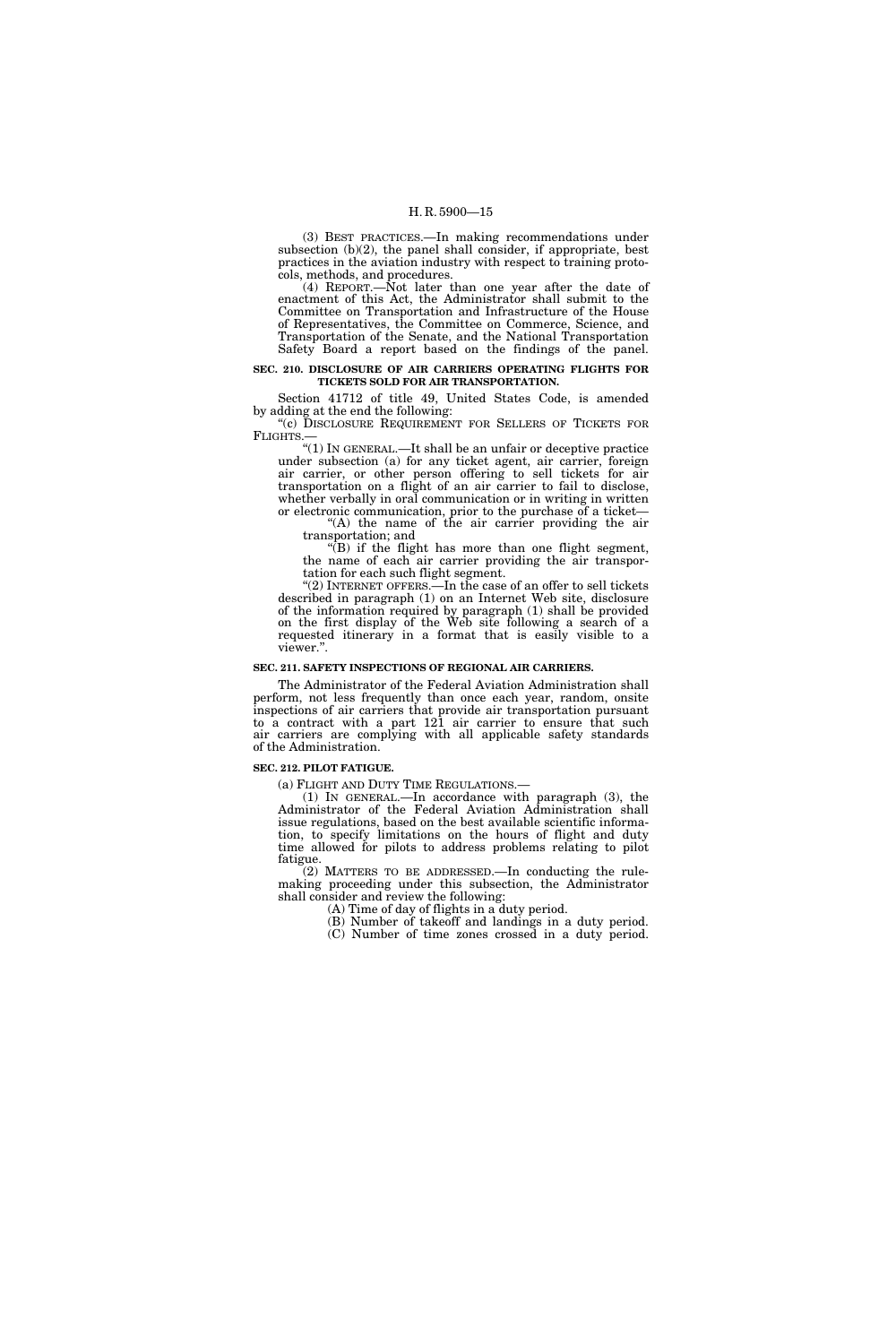(D) The impact of functioning in multiple time zones or on different daily schedules.

(E) Research conducted on fatigue, sleep, and circadian rhythms.

(F) Sleep and rest requirements recommended by the National Transportation Safety Board and the National Aeronautics and Space Administration.

(G) International standards regarding flight schedules and duty periods.

(H) Alternative procedures to facilitate alertness in the cockpit.

(I) Scheduling and attendance policies and practices, including sick leave.

(J) The effects of commuting, the means of commuting, and the length of the commute.

(K) Medical screening and treatment.

(L) Rest environments.

(M) Any other matters the Administrator considers appropriate.

 $(3)$  RULEMAKING.—The Administrator shall issue— (A) not later than 180 days after the date of enactment

of this Act, a notice of proposed rulemaking under paragraph (1); and

(B) not later than one year after the date of enactment of this Act, a final rule under paragraph (1). (b) FATIGUE RISK MANAGEMENT PLAN.—

(1) SUBMISSION OF FATIGUE RISK MANAGEMENT PLAN BY PART 121 AIR CARRIERS.—Not later than 90 days after the date of enactment of this Act, each part 121 air carrier shall submit to the Administrator for review and acceptance a fatigue risk management plan for the carrier's pilots.

(2) CONTENTS OF PLAN.—A fatigue risk management plan submitted by a part 121 air carrier under paragraph (1) shall include the following:

(A) Current flight time and duty period limitations. (B) A rest scheme consistent with such limitations

that enables the management of pilot fatigue, including annual training to increase awareness of—

(i) fatigue;

(ii) the effects of fatigue on pilots; and (iii) fatigue countermeasures.

(C) Development and use of a methodology that continually assesses the effectiveness of the program, including the ability of the program—

(i) to improve alertness; and

(ii) to mitigate performance errors.

(3) REVIEW.—Not later than 12 months after the date of enactment of this Act, the Administrator shall review and accept or reject the fatigue risk management plans submitted under this subsection. If the Administrator rejects a plan, the Administrator shall provide suggested modifications for resubmission of the plan.

(4) PLAN UPDATES.—

(A) IN GENERAL.—A part 121 air carrier shall update its fatigue risk management plan under paragraph (1) every 2 years and submit the update to the Administrator for review and acceptance.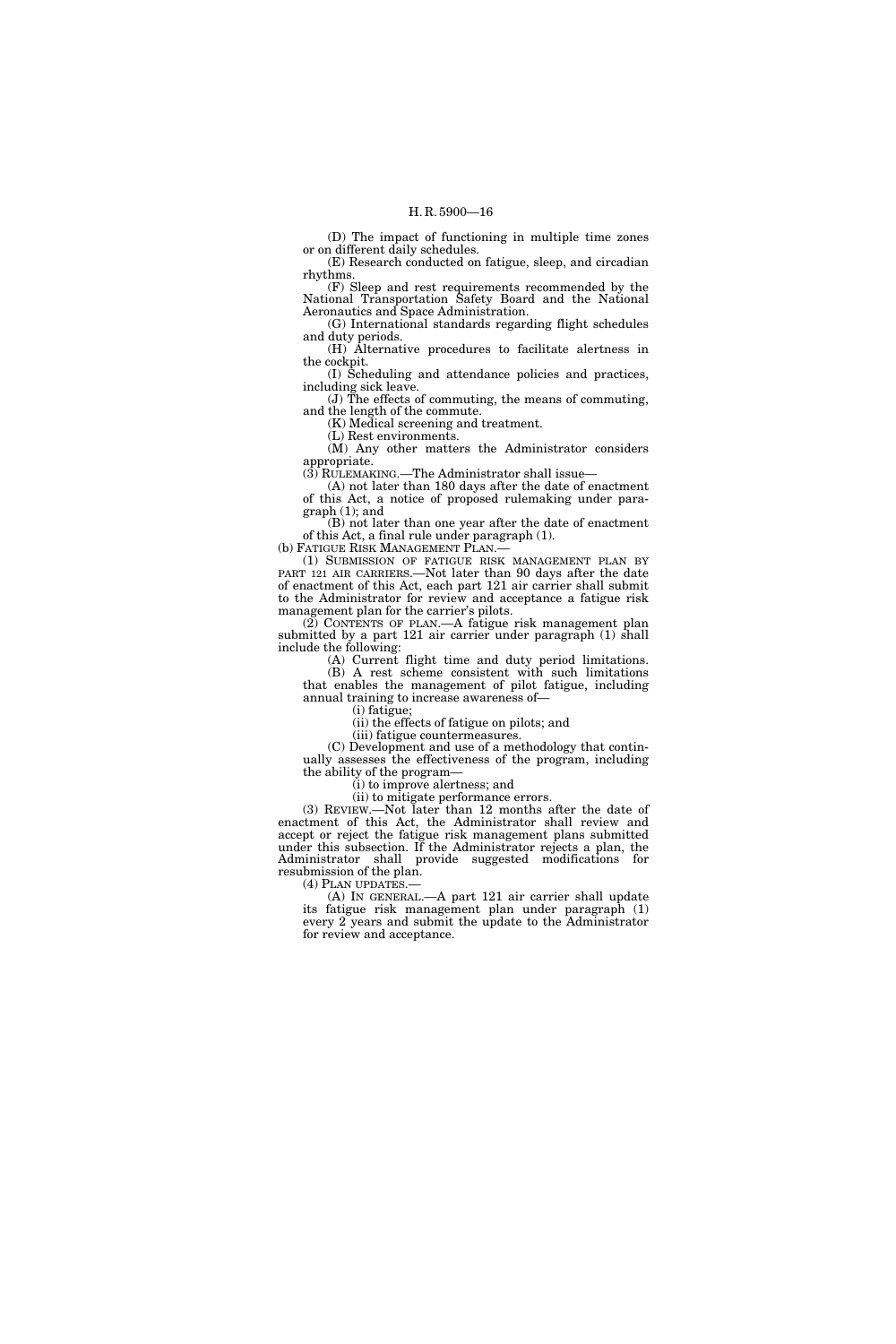(B) REVIEW.—Not later than 12 months after the date of submission of a plan update under subparagraph (A), the Administrator shall review and accept or reject the update. If the Administrator rejects an update, the Administrator shall provide suggested modifications for resubmission of the update.

(5) COMPLIANCE.—A part 121 air carrier shall comply with the fatigue risk management plan of the air carrier that is accepted by the Administrator under this subsection.

(6) CIVIL PENALTIES.—A violation of this subsection by a part 121 air carrier shall be treated as a violation of chapter 447 of title 49, United States Code, for purposes of the application of civil penalties under chapter 463 of that title. (c) EFFECT OF COMMUTING ON FATIGUE.—

(1) IN GENERAL.—Not later than 60 days after the date of enactment of this Act, the Administrator shall enter into appropriate arrangements with the National Academy of Sciences to conduct a study of the effects of commuting on pilot fatigue and report its findings to the Administrator.

(2) STUDY.—In conducting the study, the National Academy of Sciences shall consider—

(A) the prevalence of pilot commuting in the commercial air carrier industry, including the number and percentage of pilots who commute;

(B) information relating to commuting by pilots, including distances traveled, time zones crossed, time spent, and methods used;

(C) research on the impact of commuting on pilot fatigue, sleep, and circadian rhythms;

(D) commuting policies of commercial air carriers (including passenger and all-cargo air carriers), including pilot check-in requirements and sick leave and fatigue policies;

(E) postconference materials from the Federal Aviation Administration's June 2008 symposium titled ''Aviation Fatigue Management Symposium: Partnerships for Solutions"

(F) Federal Aviation Administration and international policies and guidance regarding commuting; and

(G) any other matters as the Administrator considers appropriate.

(3) PRELIMINARY FINDINGS.—Not later than 120 days after the date of entering into arrangements under paragraph (1), the National Academy of Sciences shall submit to the Administrator its preliminary findings under the study.

(4) REPORT.—Not later than 9 months after the date of entering into arrangements under paragraph (1), the National Academy of Sciences shall submit a report to the Administrator containing its findings under the study and any recommendations for regulatory or administrative actions by the Federal Aviation Administration concerning commuting by pilots.

(5) RULEMAKING.—Following receipt of the report of the National Academy of Sciences under paragraph (4), the Administrator shall—

(A) consider the findings and recommendations in the report; and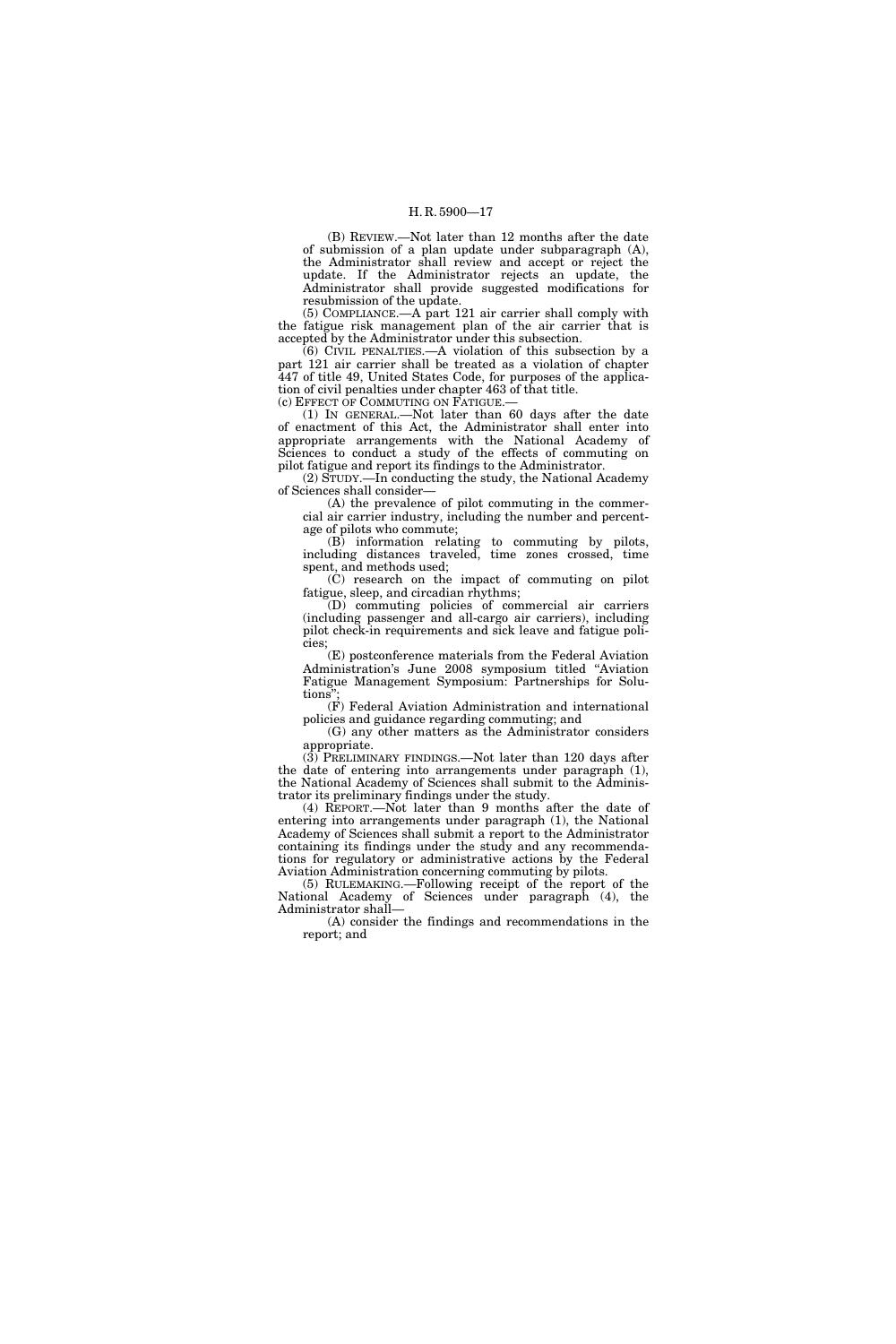(B) update, as appropriate based on scientific data, regulations required by subsection (a) on flight and duty time.

#### **SEC. 213. VOLUNTARY SAFETY PROGRAMS.**

(a) REPORT.—Not later than 180 days after the date of enactment of this Act, the Administrator of the Federal Aviation Administration shall submit to the Committee on Transportation and Infrastructure of the House of Representatives and the Committee on Commerce, Science, and Transportation of the Senate a report on the aviation safety action program, the flight operational quality assurance program, the line operations safety audit, and the advanced qualification program.

(b) CONTENTS.—The report shall include—

 $(1)$  a list of —

(A) which air carriers are using one or more of the voluntary safety programs referred to in subsection (a); and

(B) the voluntary safety programs each air carrier is using;

(2) if an air carrier is not using one or more of the voluntary safety programs—  $(A)$  a list of such programs the carrier is not using;

and

(B) the reasons the carrier is not using each such program;

(3) if an air carrier is using one or more of the voluntary safety programs, an explanation of the benefits and challenges of using each such program;

(4) a detailed analysis of how the Administration is using data derived from each of the voluntary safety programs as safety analysis and accident or incident prevention tools and a detailed plan on how the Administration intends to expand data analysis of such programs;

(5) an explanation of—

(A) where the data derived from the voluntary safety programs is stored;

(B) how the data derived from such programs is protected and secured; and

(C) what data analysis processes air carriers are implementing to ensure the effective use of the data derived from such programs;

(6) a description of the extent to which aviation safety inspectors are able to review data derived from the voluntary safety programs to enhance their oversight responsibilities;

 $(7)$  a description of how the Administration plans to incorporate operational trends identified under the voluntary safety programs into the air transport oversight system and other surveillance databases so that such system and databases are more effectively utilized;

(8) other plans to strengthen the voluntary safety programs, taking into account reviews of such programs by the Inspector General of the Department of Transportation; and

(9) such other matters as the Administrator determines are appropriate.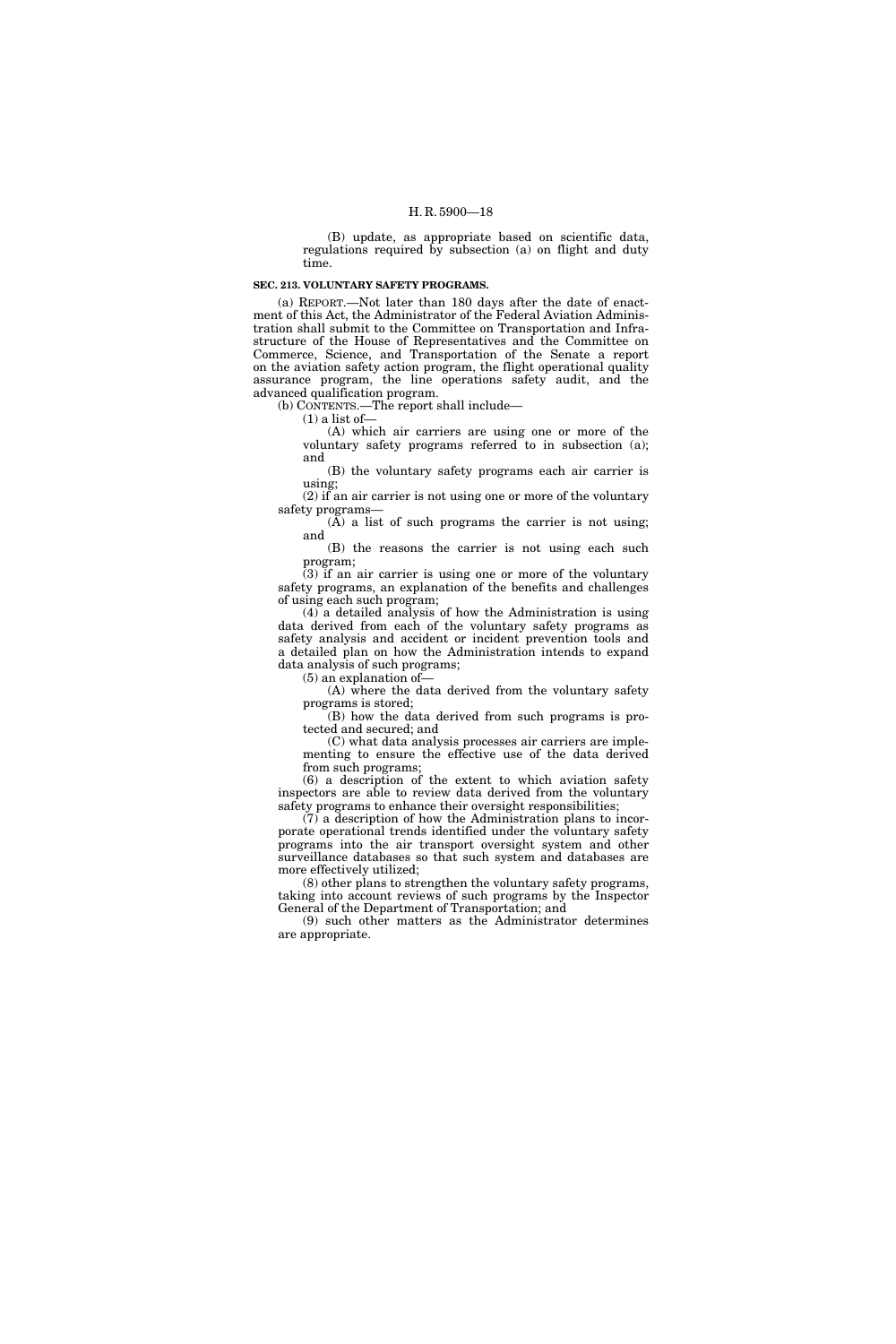#### **SEC. 214. ASAP AND FOQA IMPLEMENTATION PLAN.**

(a) DEVELOPMENT AND IMPLEMENTATION PLAN.—The Administrator of the Federal Aviation Administration shall develop and implement a plan to facilitate the establishment of an aviation safety action program and a flight operational quality assurance program by all part 121 air carriers.

(b) MATTERS TO BE CONSIDERED.—In developing the plan under subsection (a), the Administrator shall consider-

(1) how the Administration can assist part 121 air carriers with smaller fleet sizes to derive a benefit from establishing a flight operational quality assurance program;

(2) how part 121 air carriers with established aviation safety action and flight operational quality assurance programs can quickly begin to report data into the aviation safety information analysis sharing database; and

(3) how part 121 air carriers and aviation safety inspectors can better utilize data from such database as accident and incident prevention tools.

(c) REPORT.—Not later than 180 days after the date of enactment of this Act, the Administrator shall submit to the Committee on Transportation and Infrastructure of the House of Representatives and the Committee on Commerce, Science, and Transportation of the Senate a copy of the plan developed under subsection (a) and an explanation of how the Administration will implement the plan.

(d) DEADLINE FOR BEGINNING IMPLEMENTATION OF PLAN.—Not later than one year after the date of enactment of this Act, the Administrator shall begin implementation of the plan developed under subsection (a).

#### **SEC. 215. SAFETY MANAGEMENT SYSTEMS.**

(a) RULEMAKING.—The Administrator of the Federal Aviation Administration shall conduct a rulemaking proceeding to require all part 121 air carriers to implement a safety management system.

(b) MATTERS TO CONSIDER.—In conducting the rulemaking under subsection (a), the Administrator shall consider, at a minimum, including each of the following as a part of the safety management system:

(1) An aviation safety action program.

(2) A flight operational quality assurance program.

(3) A line operations safety audit.

(4) An advanced qualification program.

(c) DEADLINES.—The Administrator shall issue—

(1) not later than 90 days after the date of enactment of this Act, a notice of proposed rulemaking under subsection  $(a)$ ; and

(2) not later than 24 months after the date of enactment of this Act, a final rule under subsection (a).

(d) SAFETY MANAGEMENT SYSTEM DEFINED.—In this section, the term "safety management system" means the program established by the Federal Aviation Administration in Advisory Circular 120–92, dated June 22, 2006, including any subsequent revisions thereto.

#### **SEC. 216. FLIGHT CREWMEMBER SCREENING AND QUALIFICATIONS.**  (a) REQUIREMENTS.—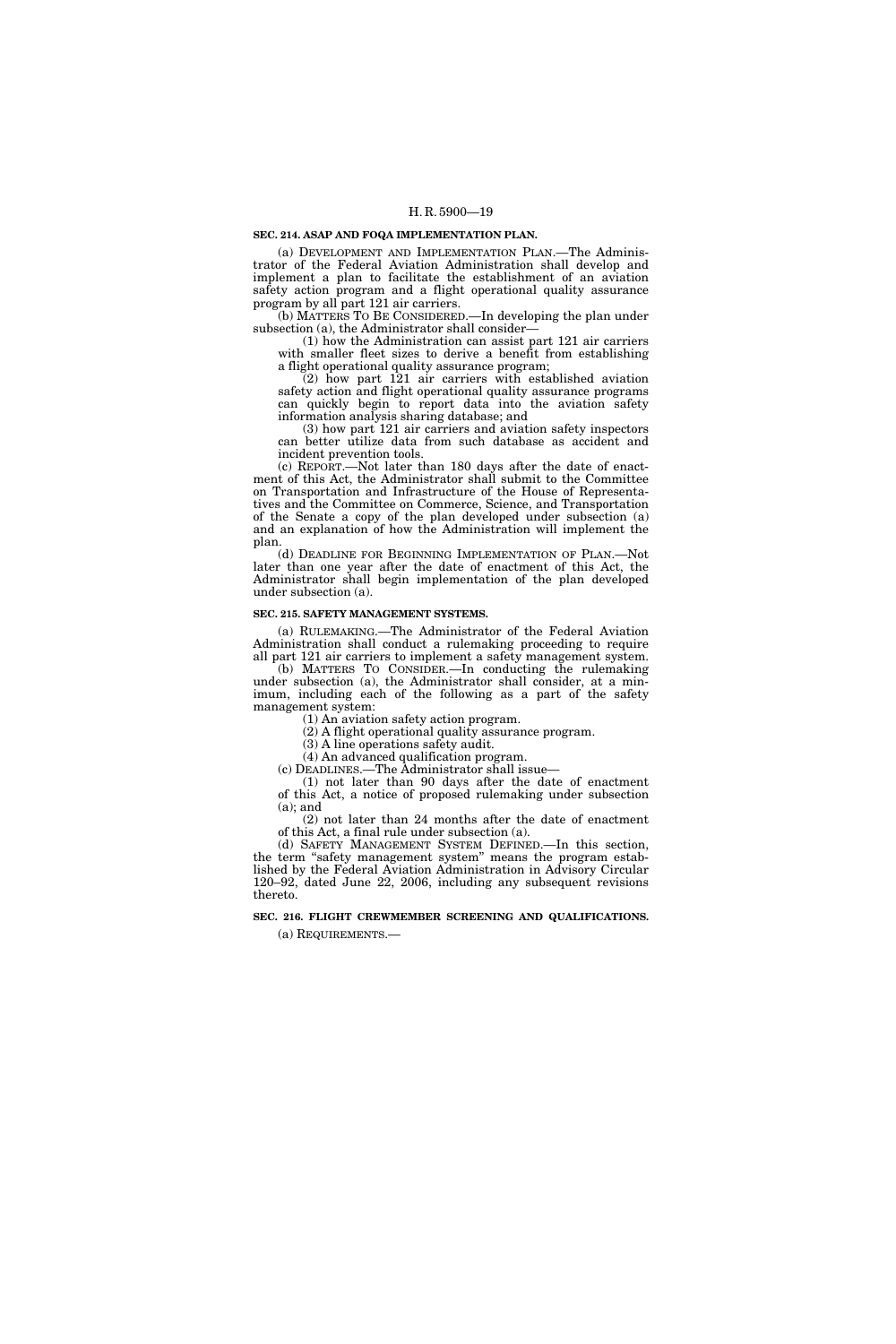(1) RULEMAKING PROCEEDING.—The Administrator of the Federal Aviation Administration shall conduct a rulemaking proceeding to require part 121 air carriers to develop and implement means and methods for ensuring that flight crewmembers have proper qualifications and experience.

(2) MINIMUM REQUIREMENTS.—

(A) PROSPECTIVE FLIGHT CREWMEMBERS.—Rules issued under paragraph (1) shall ensure that prospective flight crewmembers undergo comprehensive preemployment screening, including an assessment of the skills, aptitudes, airmanship, and suitability of each applicant for a position as a flight crewmember in terms of functioning effectively in the air carrier's operational environment.

(B) ALL FLIGHT CREWMEMBERS.—Rules issued under paragraph (1) shall ensure that, after the date that is 3 years after the date of enactment of this Act, all flight crewmembers—

(i) have obtained an airline transport pilot certificate under part 61 of title 14, Code of Federal Regulations; and

(ii) have appropriate multi-engine aircraft flight experience, as determined by the Administrator.

(b) DEADLINES.—The Administrator shall issue— (1) not later than 180 days after the date of enactment

of this Act, a notice of proposed rulemaking under subsection (a); and

(2) not later than 24 months after such date of enactment, a final rule under subsection (a).

(c) DEFAULT.—The requirement that each flight crewmember for a part 121 air carrier hold an airline transport pilot certificate under part 61 of title 14, Code of Federal Regulations, shall begin to apply on the date that is 3 years after the date of enactment of this Act even if the Administrator fails to meet a deadline established under this section.

#### **SEC. 217. AIRLINE TRANSPORT PILOT CERTIFICATION.**

(a) RULEMAKING PROCEEDING.—The Administrator of the Federal Aviation Administration shall conduct a rulemaking proceeding to amend part 61 of title 14, Code of Federal Regulations, to modify requirements for the issuance of an airline transport pilot certificate.

(b) MINIMUM REQUIREMENTS.—To be qualified to receive an airline transport pilot certificate pursuant to subsection (a), an individual shall—

(1) have sufficient flight hours, as determined by the Administrator, to enable a pilot to function effectively in an air carrier operational environment; and

(2) have received flight training, academic training, or operational experience that will prepare a pilot, at a minimum, to—

(A) function effectively in a multipilot environment; (B) function effectively in adverse weather conditions, including icing conditions;

(C) function effectively during high altitude operations;

(D) adhere to the highest professional standards; and

(E) function effectively in an air carrier operational environment.